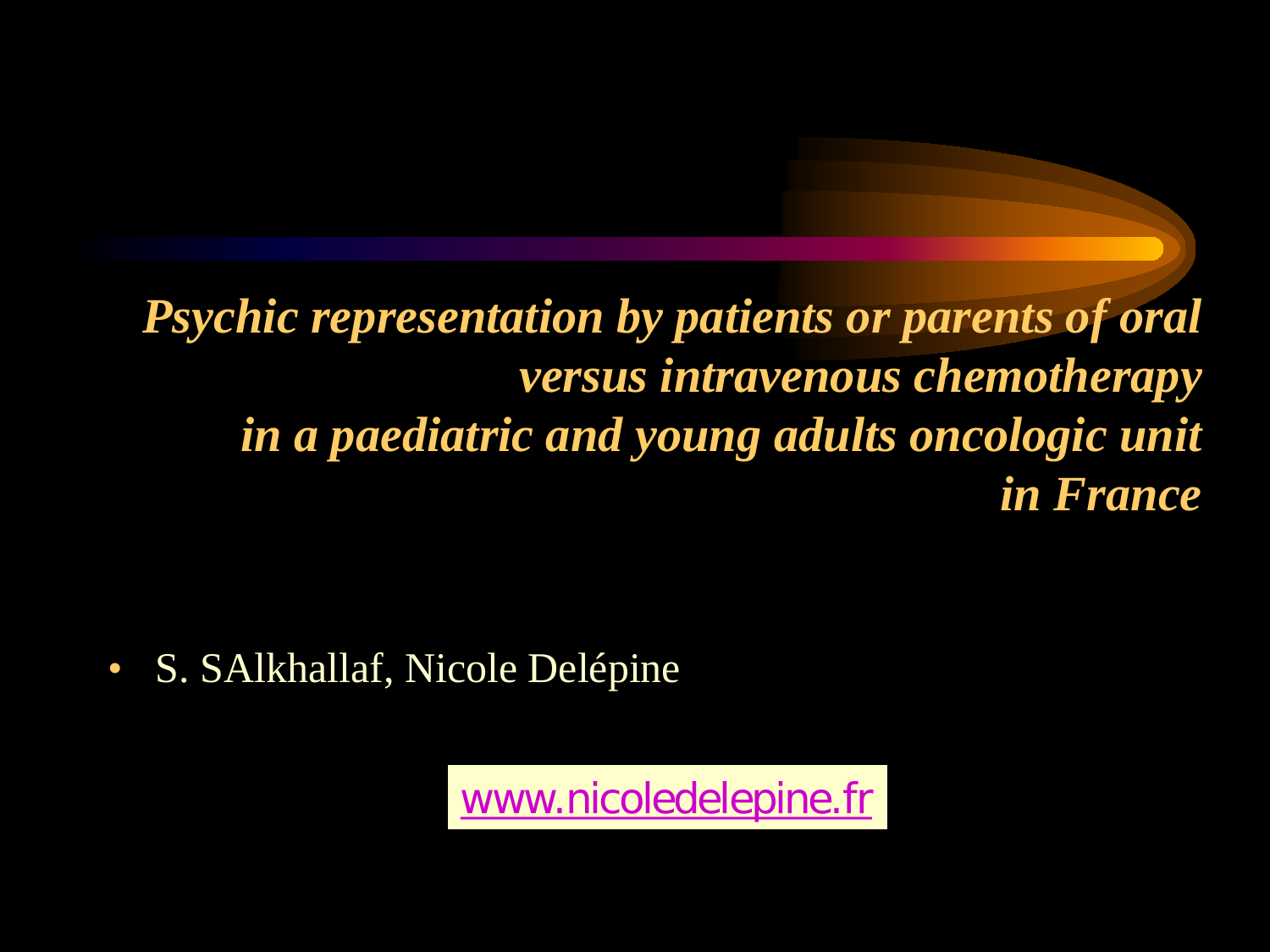## *Why this interrogation*

• If social representations of cancer are often studied , the chemotherapy itself as an object is rarely central

• furthermore the oral chemotherapy as transformation of the patient representation of the treatment seems to be forgotten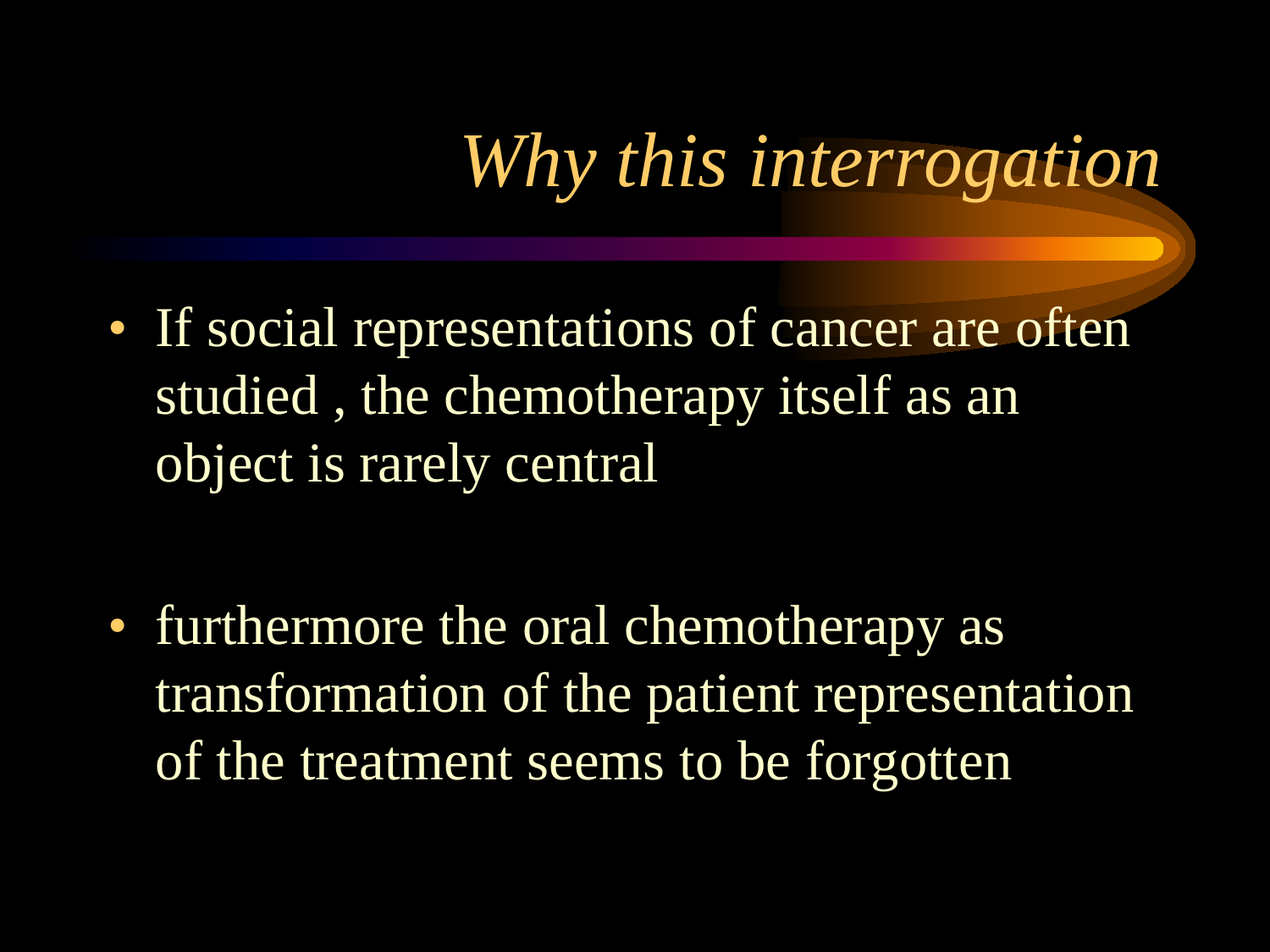• But these psychic representations are able to play a big role in the adherence or compliance to the treatment

• and this adherence is the corner point of the feasibility of the oral chemotherapy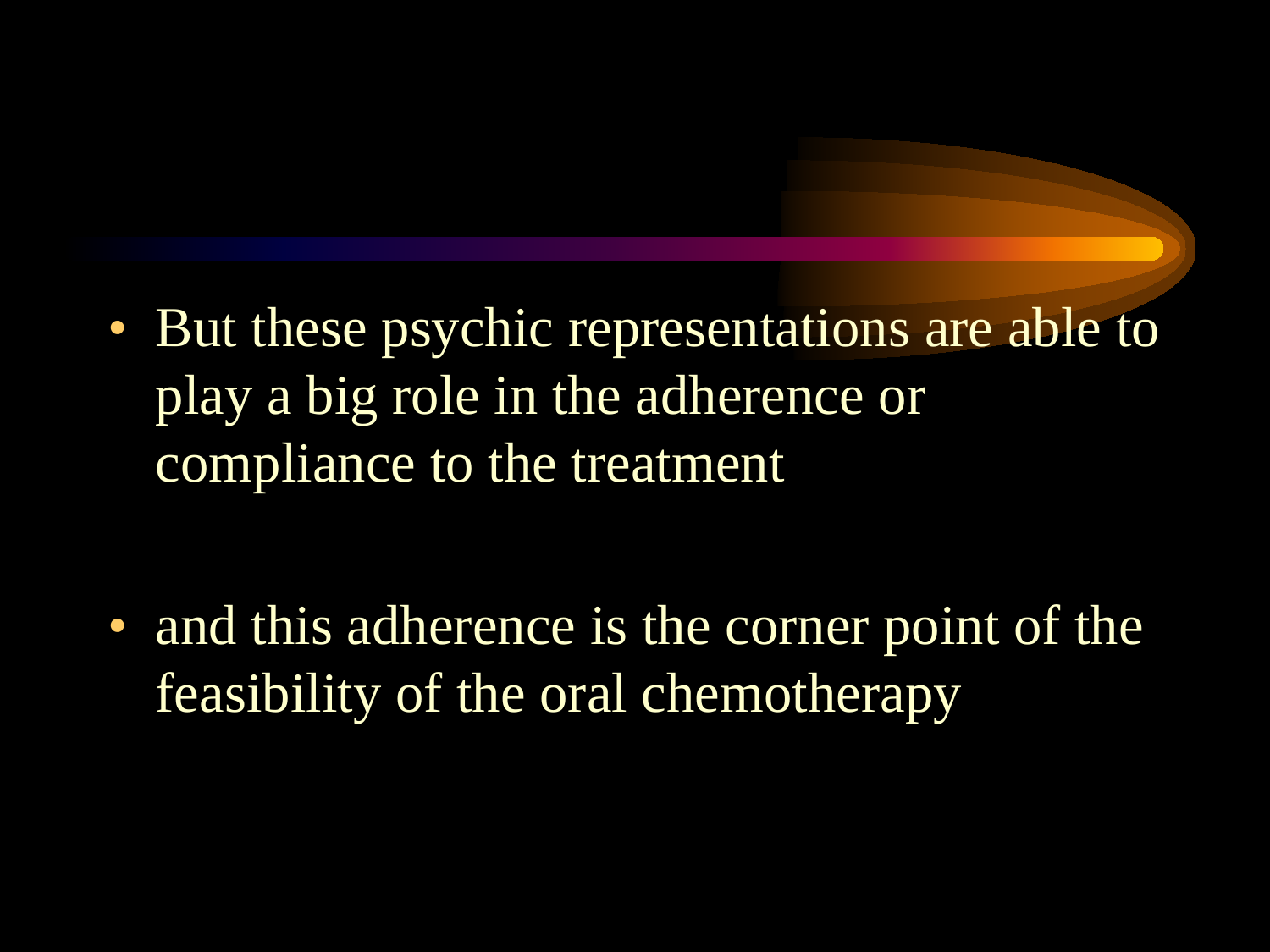#### *Goals of oral chemotherapy*

- To improve quality of life of patients
- to improve their autonomy and avoid repetitive hospitalisations
- to decrease costs of multiple care in hospital
- to try to obtain a good efficiency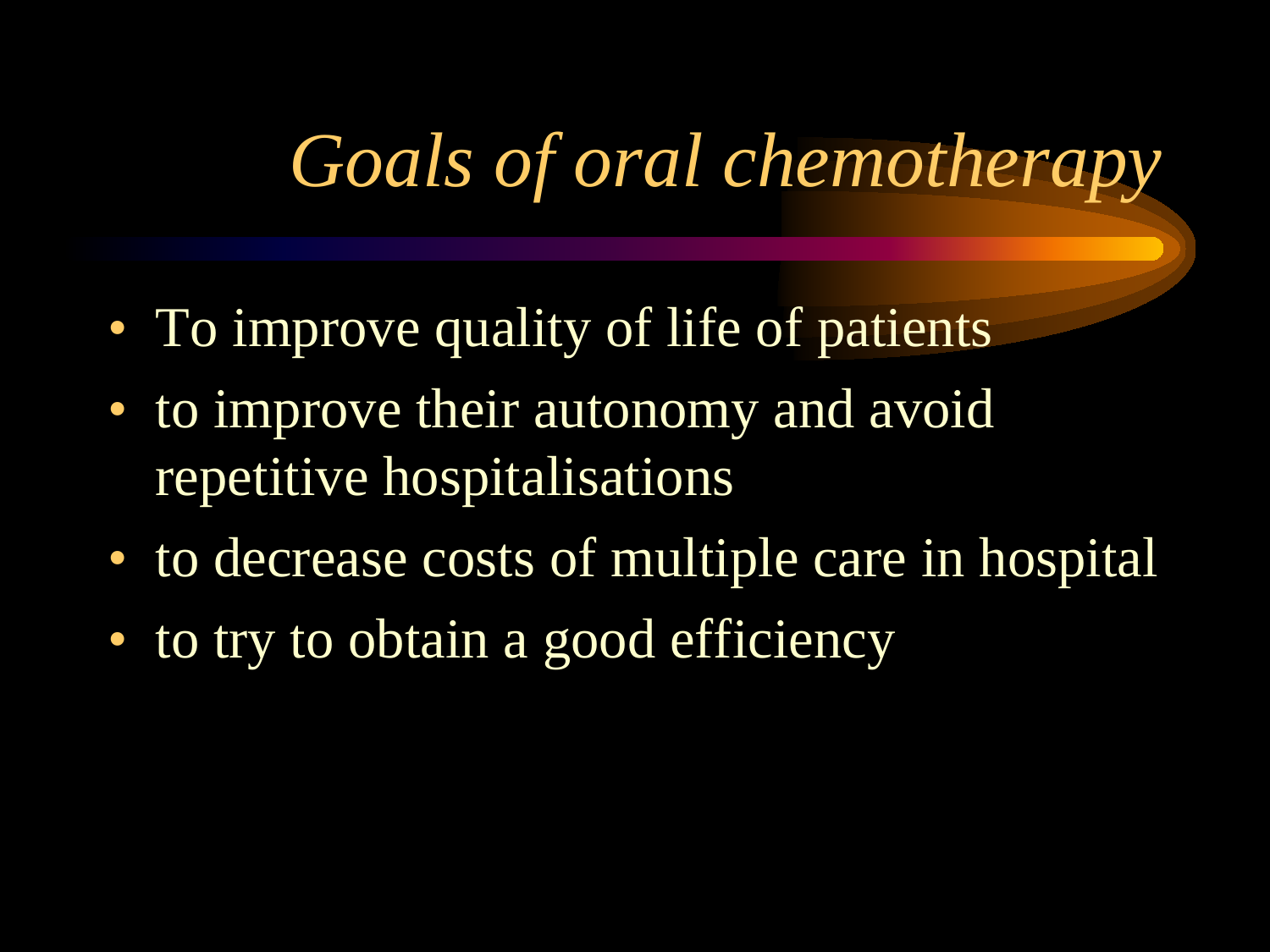*Why introducing oral chemotherapy*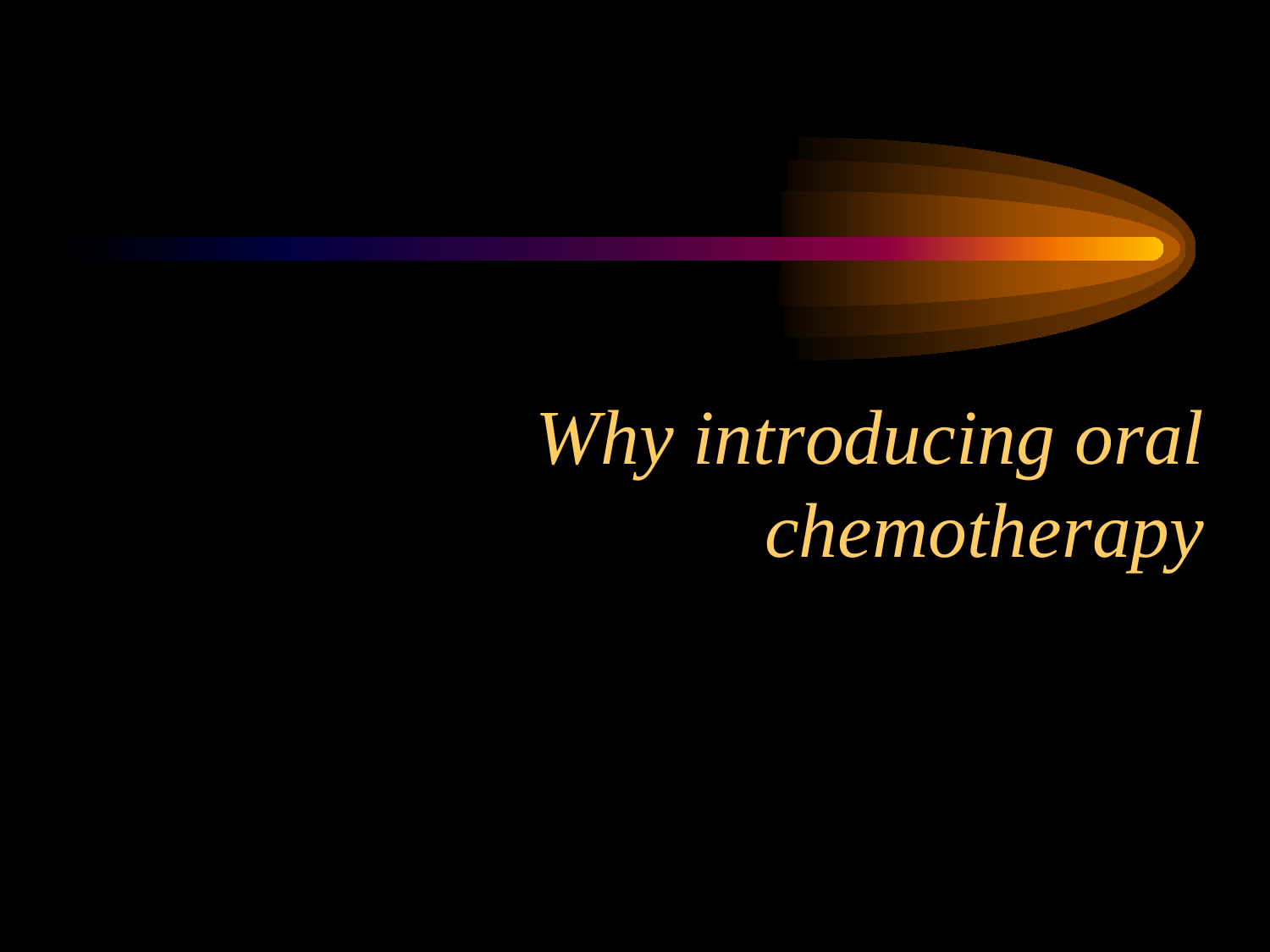## *Previous story of oral chemotherapy*

- It is true that in an previous period  $- (1990 - 2005)$ 
	- the oral forms were essentially used in **palliative care** without expressing it always
	- The patients discovered it secondarily
		- "by chance »
		- and lost confidence in their doctor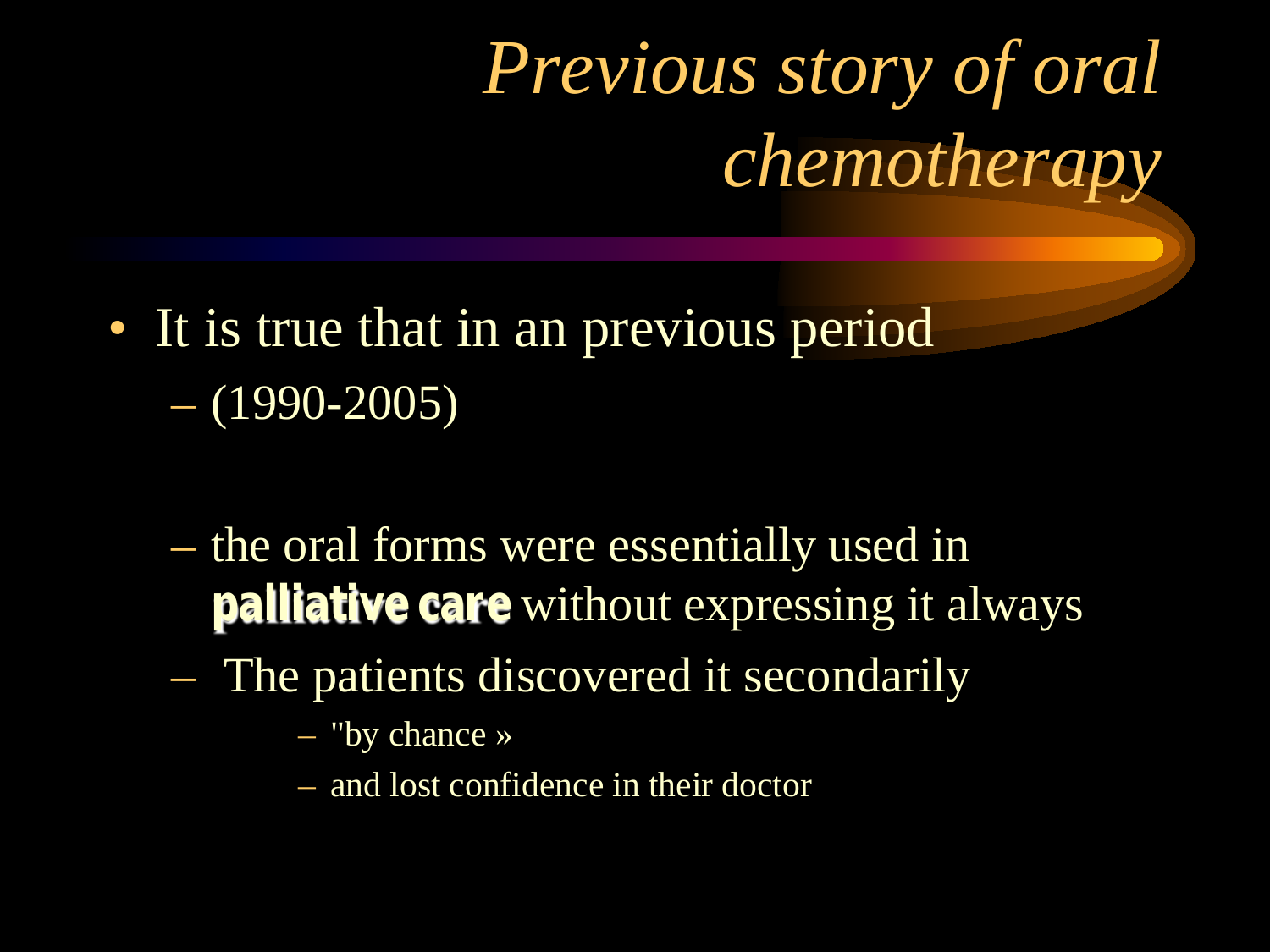# *Previous story of oral chemotherapy and evolution*

- But numerous oral new medicines appear in the market whose objective is the cure
	- (even if it remains un-said).
	- Their expensive costs would make the palliative optics absurd.
	- Things change fast, the psychic representation slowly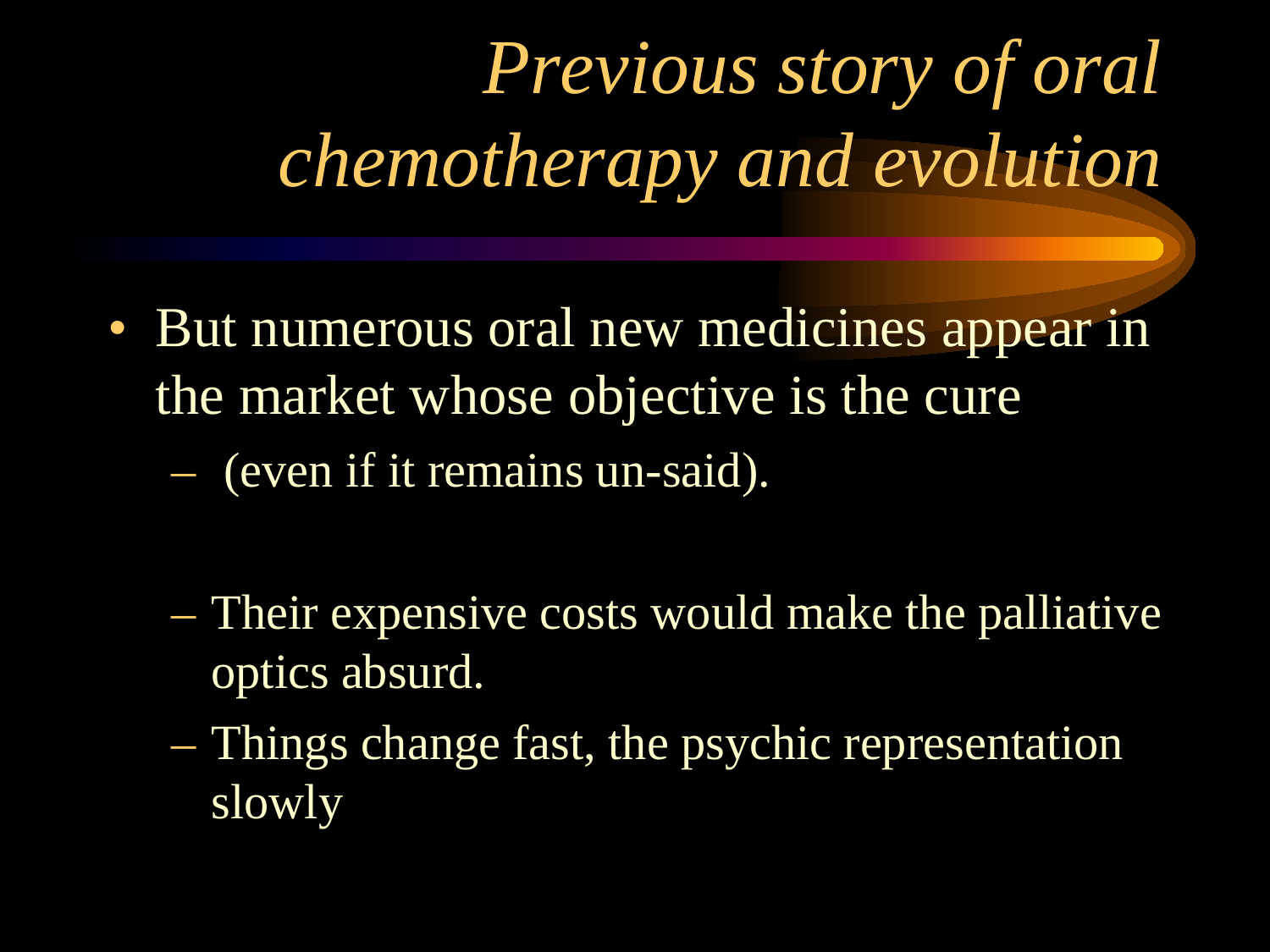# *Theoretical benefits for the patient or parents*

- Relative normalisation of life
- autonomisation in the management of the illness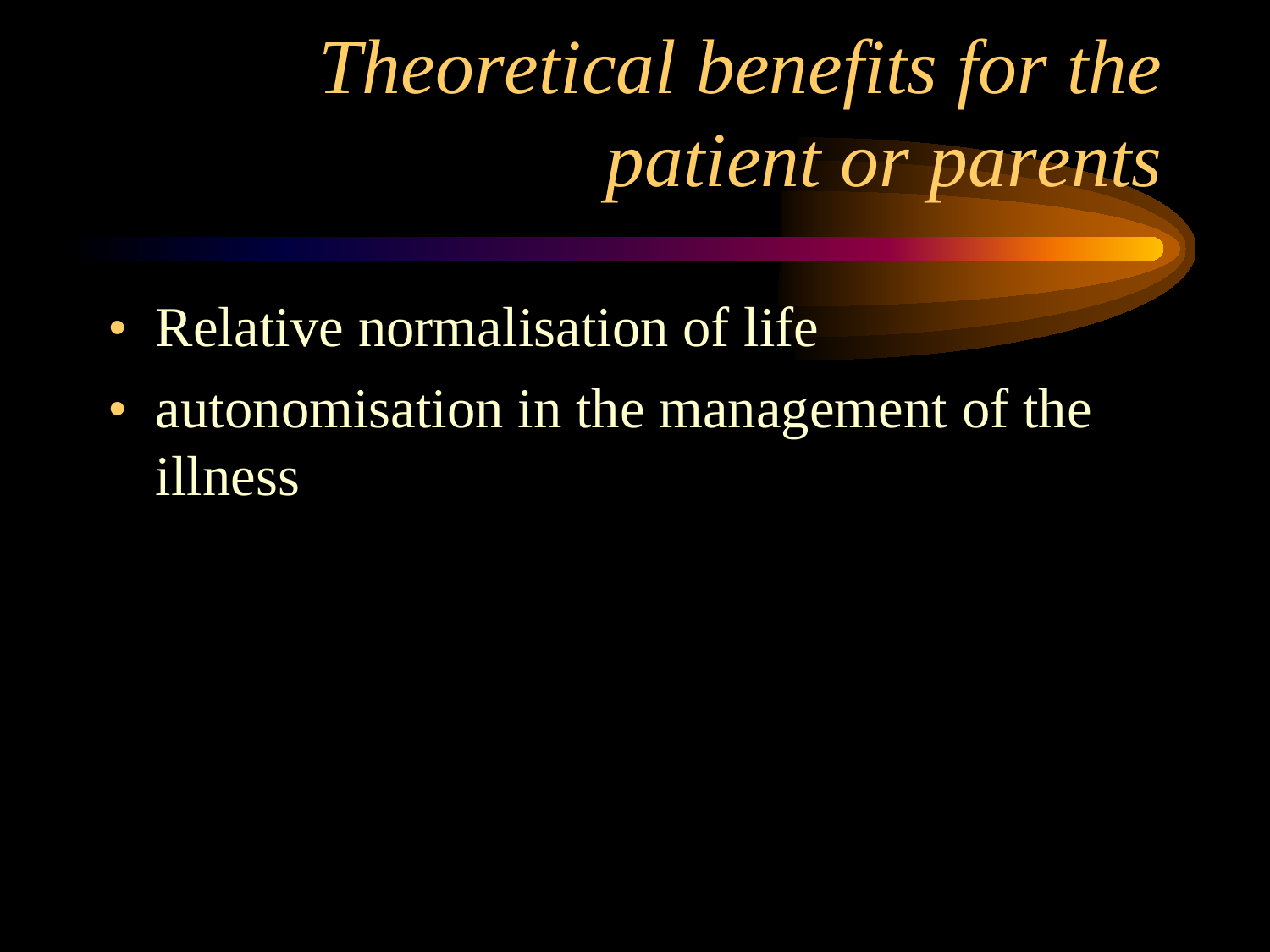## *A changing paradigm for cancer treatment*

- •Cancer now is recognized as a treatable chronic disease
- and new oral chemotherapy agents have been developed that offer targeted cancer treatment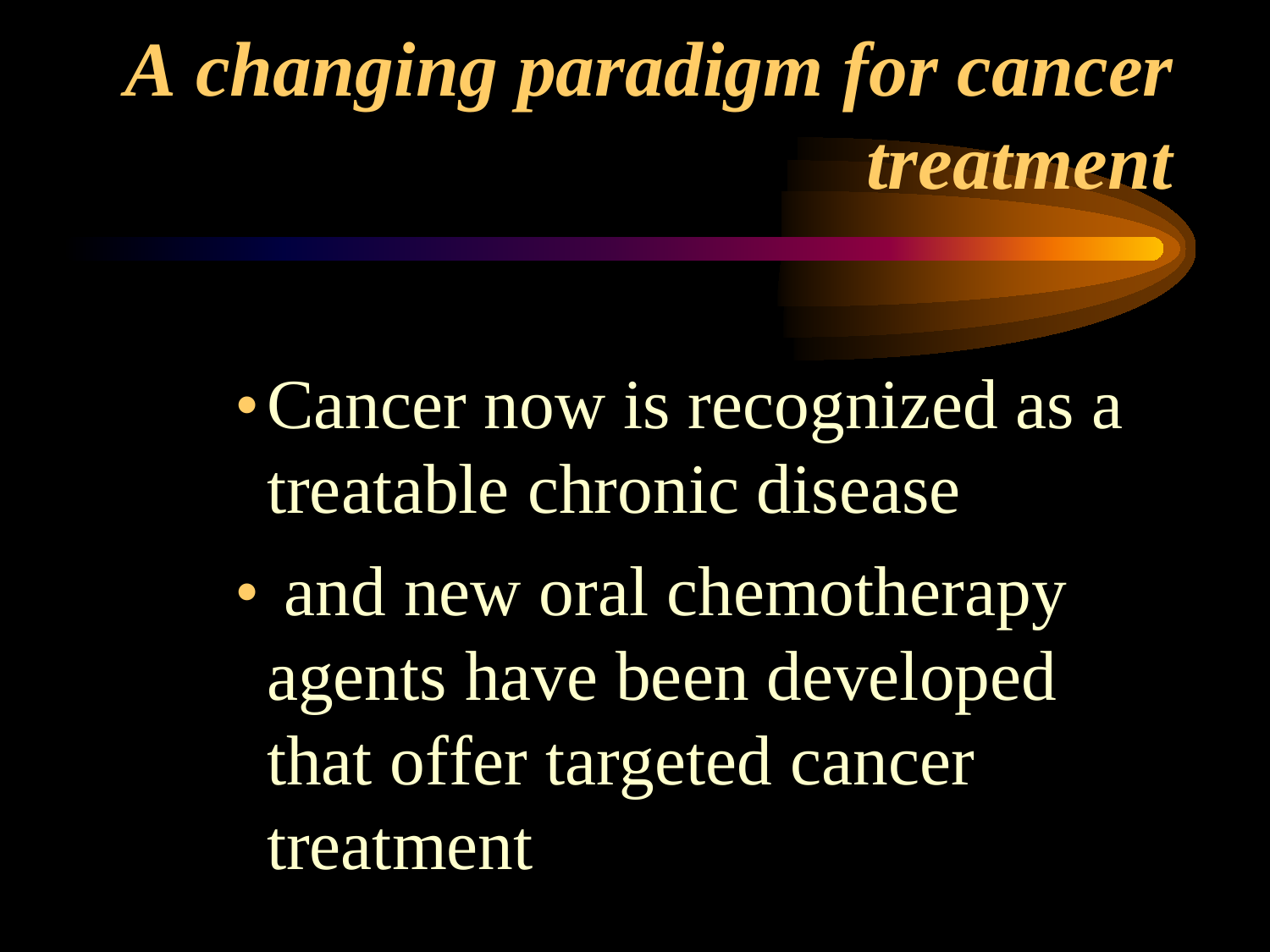#### [Clin](javascript:AL_get(this, ) [J Oncol](javascript:AL_get(this, ) [Nurs.](javascript:AL_get(this, ) 2003 Nov-Dec;7(6Suppl):5-9. Bedell CH

• Patient adherence and monitoring can be challenging, and reimbursement issues abound. Oncology nurses play a key role in assessing, educating, and monitoring patients receiving oral chemotherapy. In addition, they may be involved in assisting patients with obtaining reimbursement and, in some cases, may be instrumental in locating patient assistance programs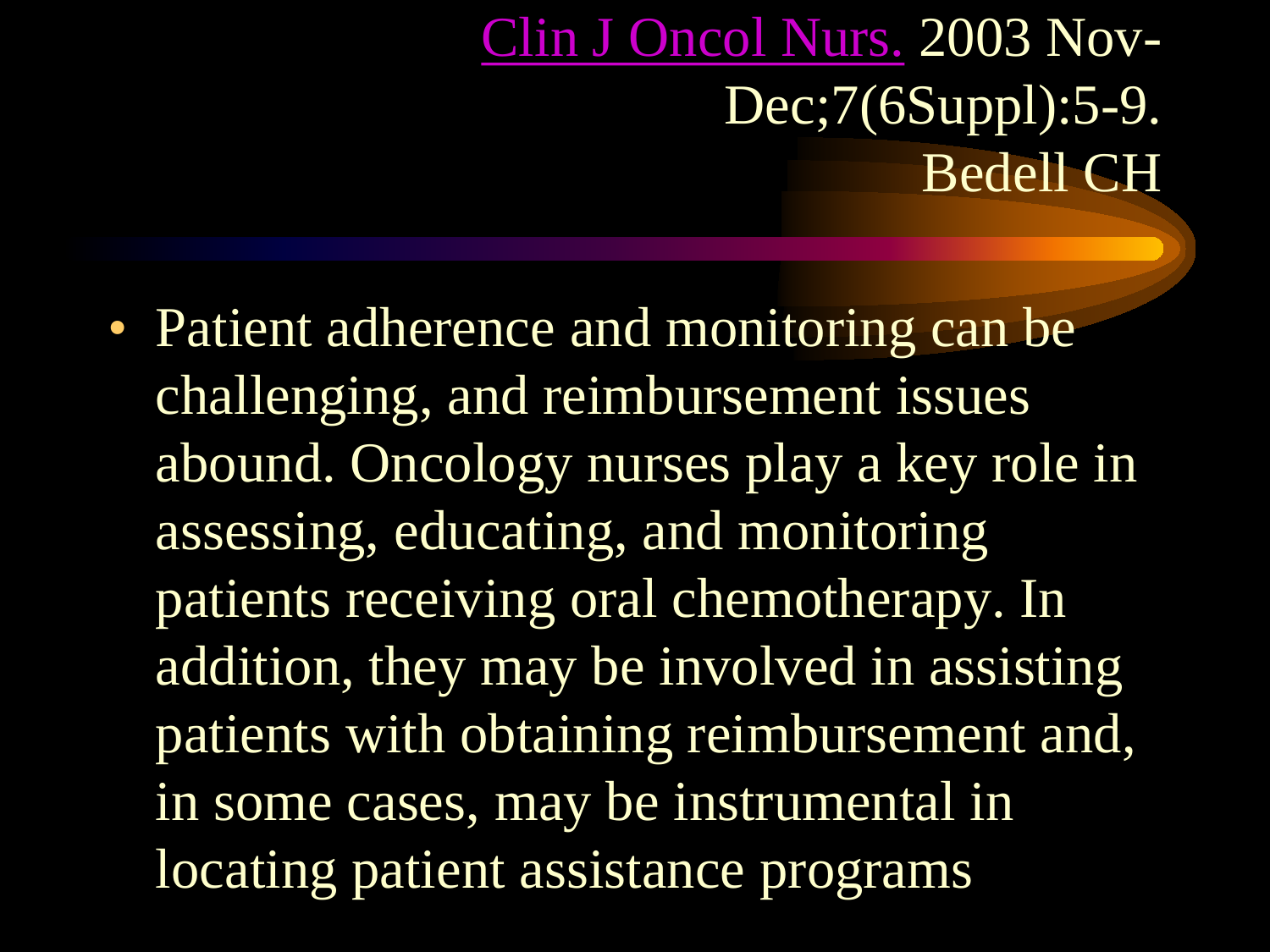#### *Point of view of the doctor*

• For the oncologists the choice of the mode of molecule administration is theoretically guided by its supposed efficiency on the targeted tumoral cells

• But some drugs are delivered without intravenous presentation and vice versa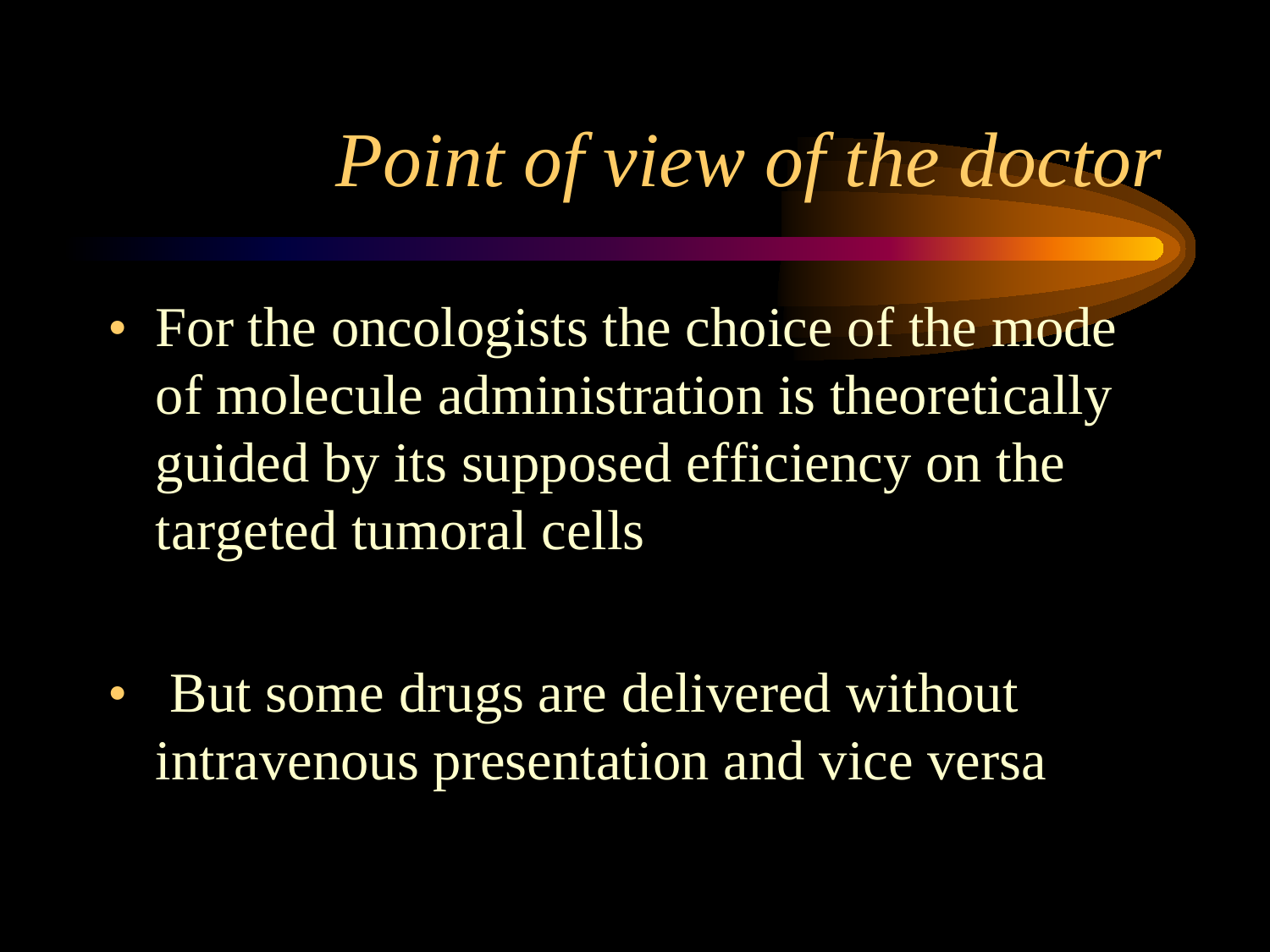## *Point of view of the patient*

• Nevertheless, the feeling of the patients is very different from the one of doctors

• in particular the immediate psychic representation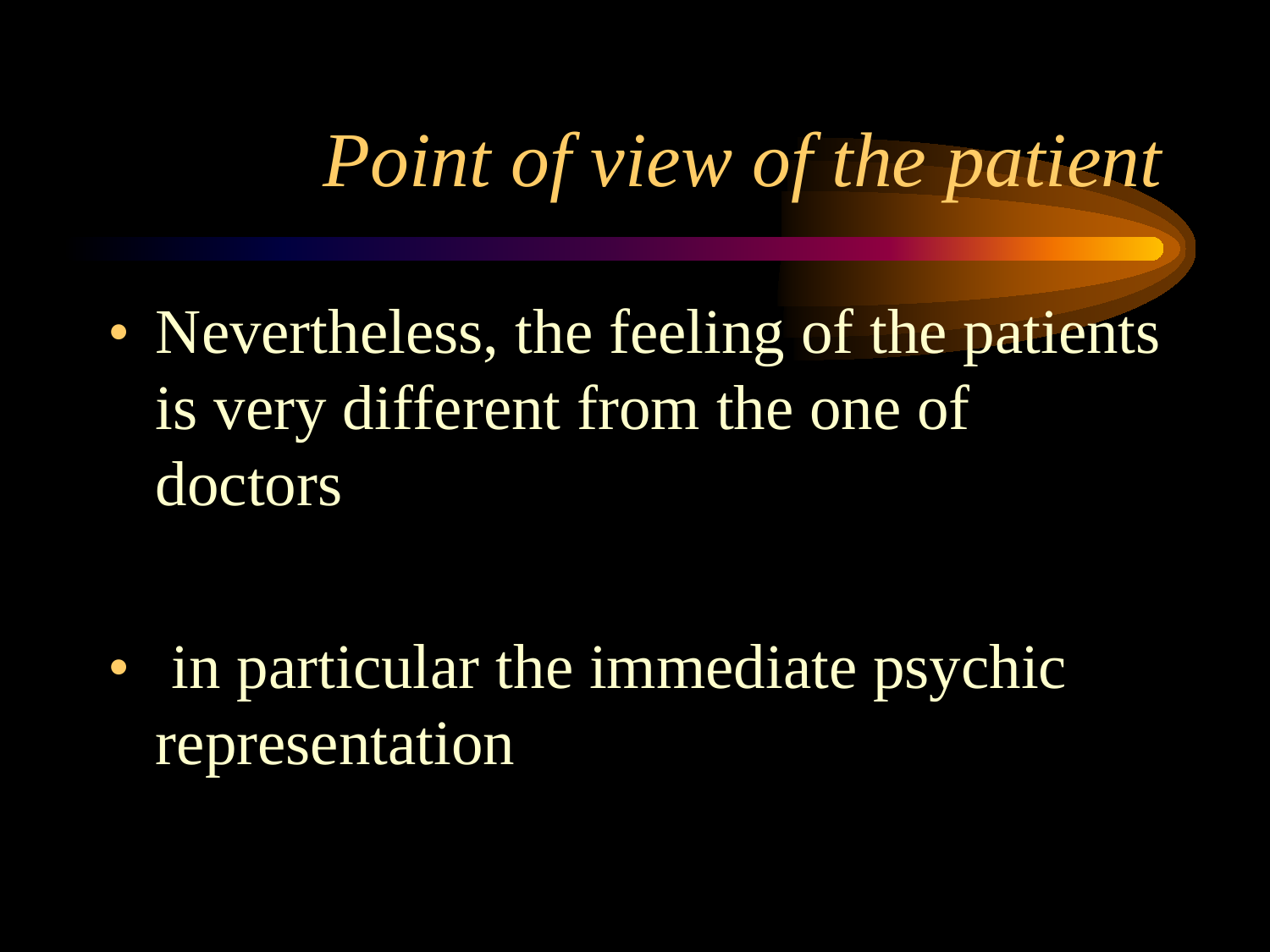#### *immediate psychic representation*

• the oral chemotherapy is felt as "light" thus probably ineffective and maybe palliative

• whereas the intravenous chemotherapy appears as part of « true treatments » with a curative aim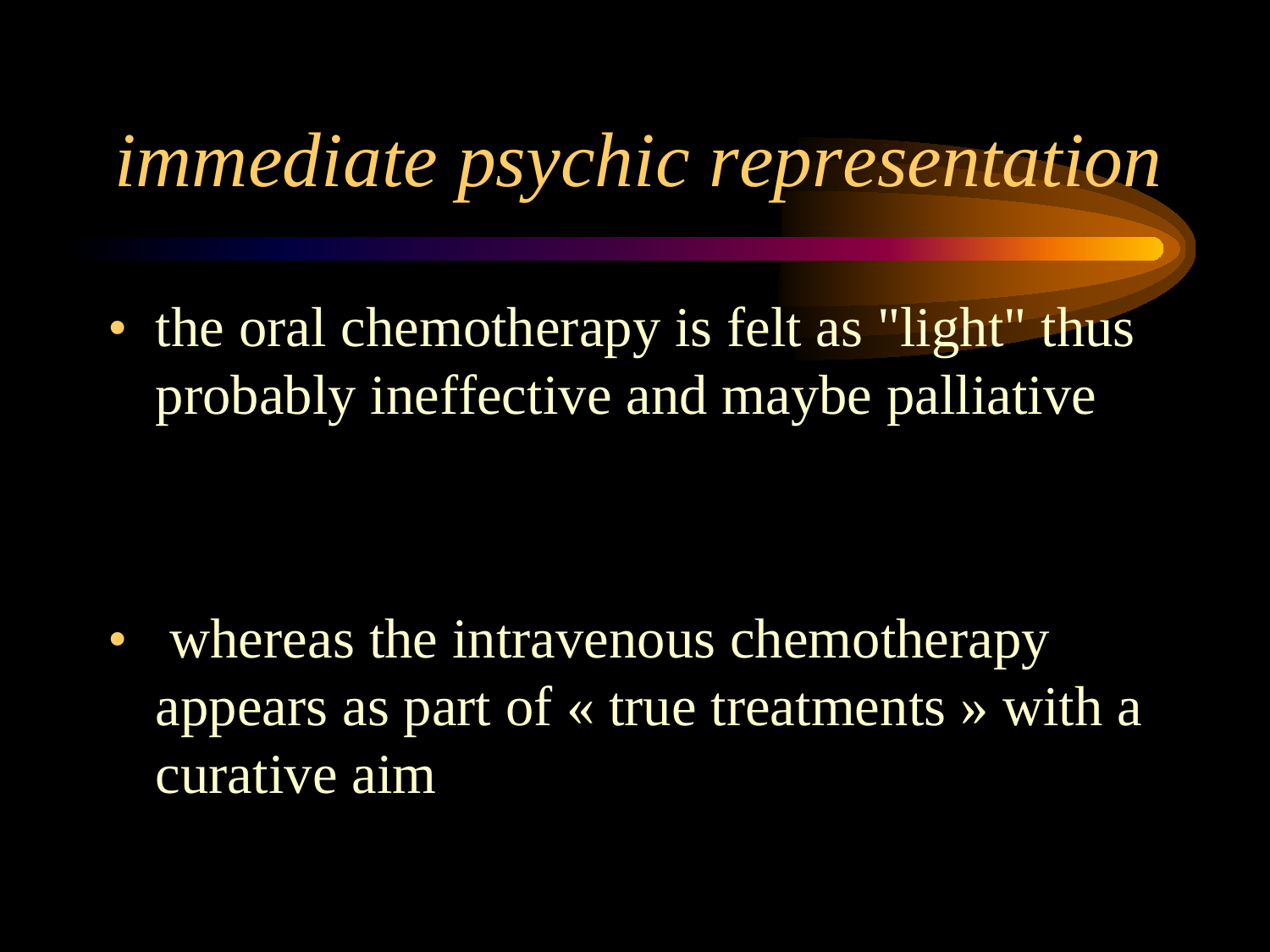• Few of the safeguards routinely used for infusion chemotherapy have been adopted for oral chemotherapy in US cancer centres. There is currently no consensus in these centres for what regards safe medication practices for oral chemotherapy.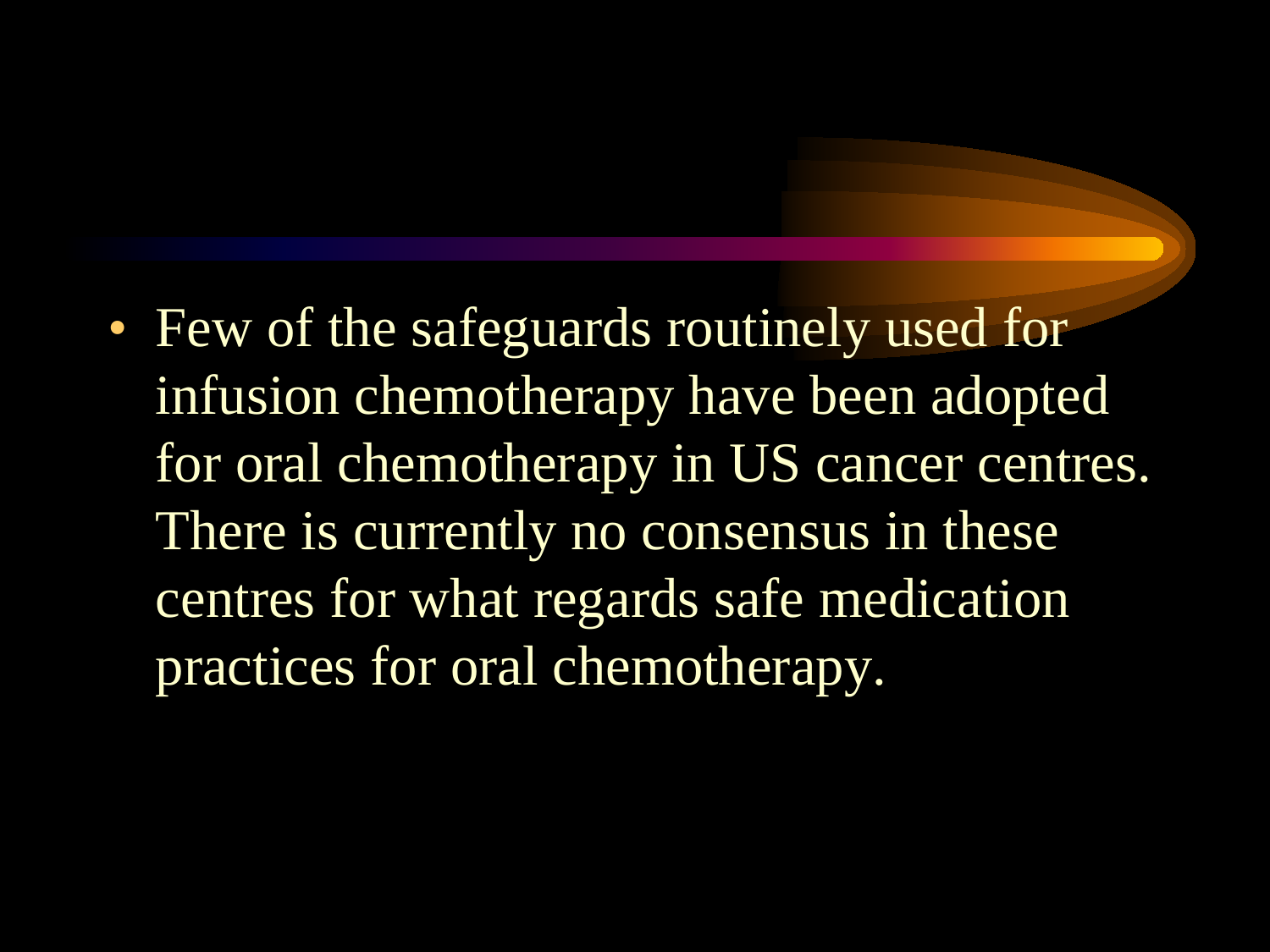• Common malignancies can be treated with oral chemotherapy. $\frac{1}{1}$  This offers patients unprecedented convenience compared with intravenous infusion therapy.<sup> $2,3,4$ </sup> Given the potential toxicities of oral chemotherapy and the importance of adherence for successful treatment, ensuring safe use of these drugs may require special safeguards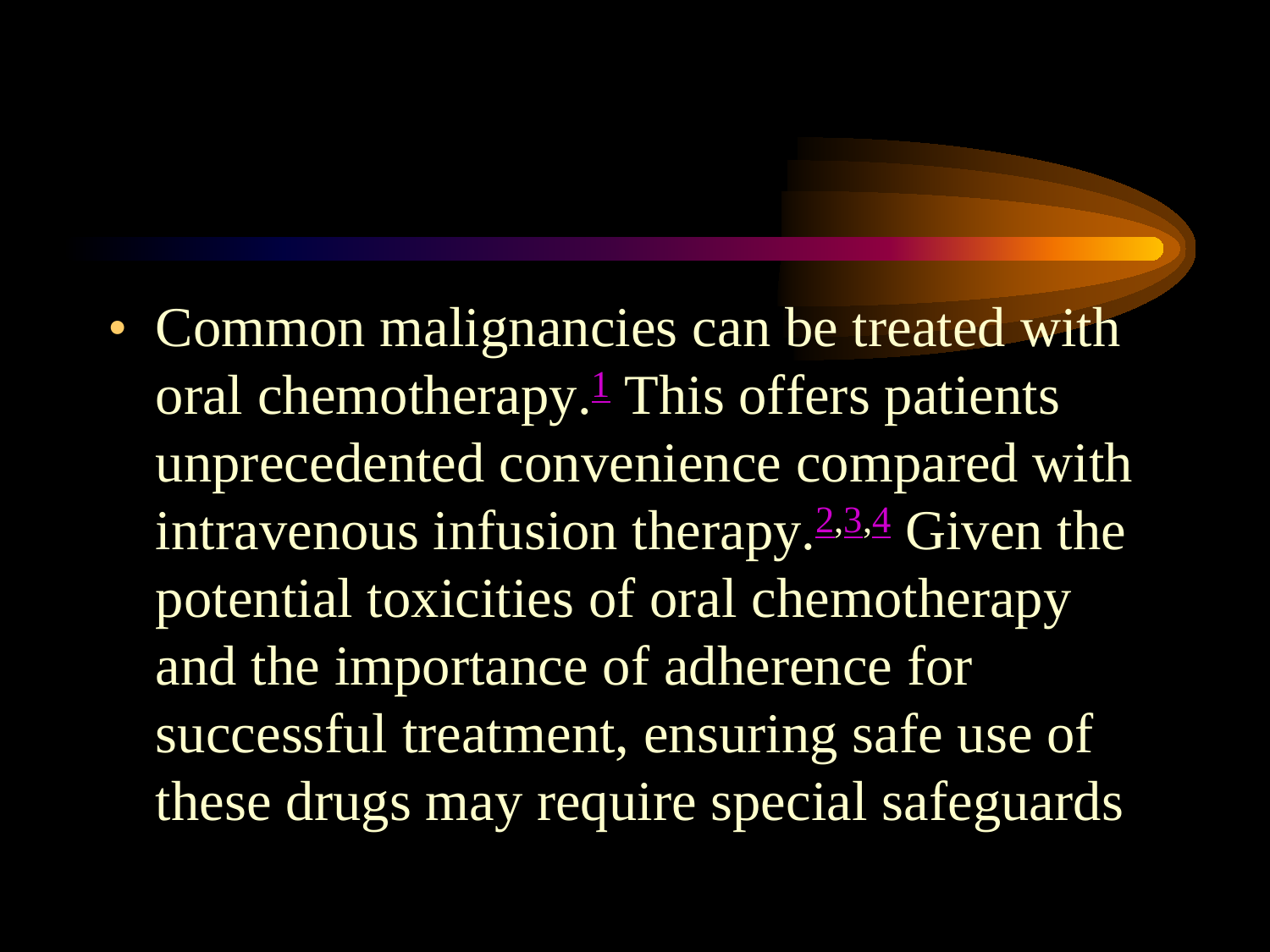# *Immediate side effects for doctor and patients*

- High frequence of anxiety of the patient and doctor
- immediately the passage to the oral chemotherapy appears
	- as a lost of chance
	- an abandon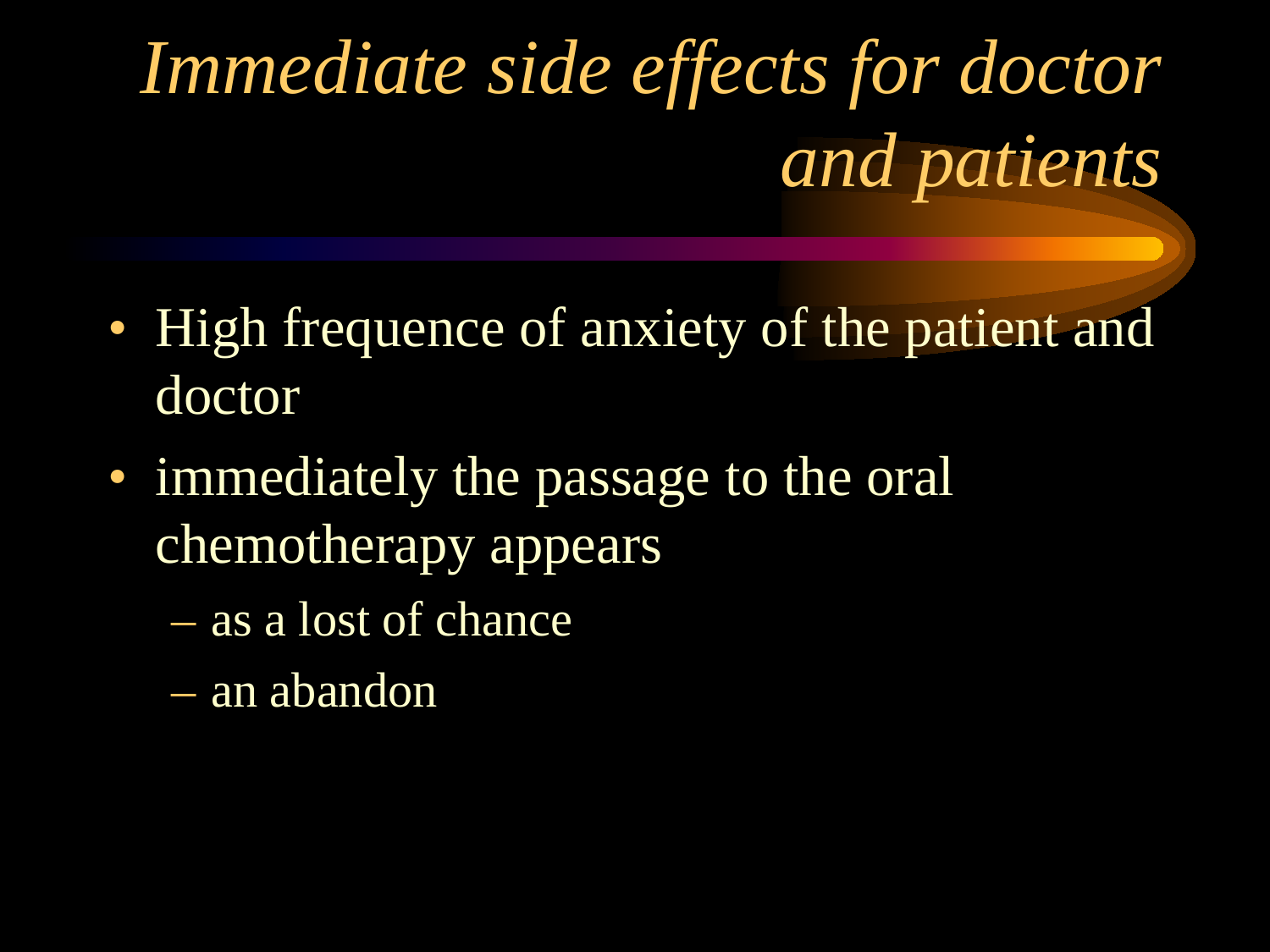## *Consequences of oral chemotherapy use*

- The patient or parents have the responsibility for the administration without safety practices
- no control far from the hospital
- often in relation with a chronic evolution of the cancer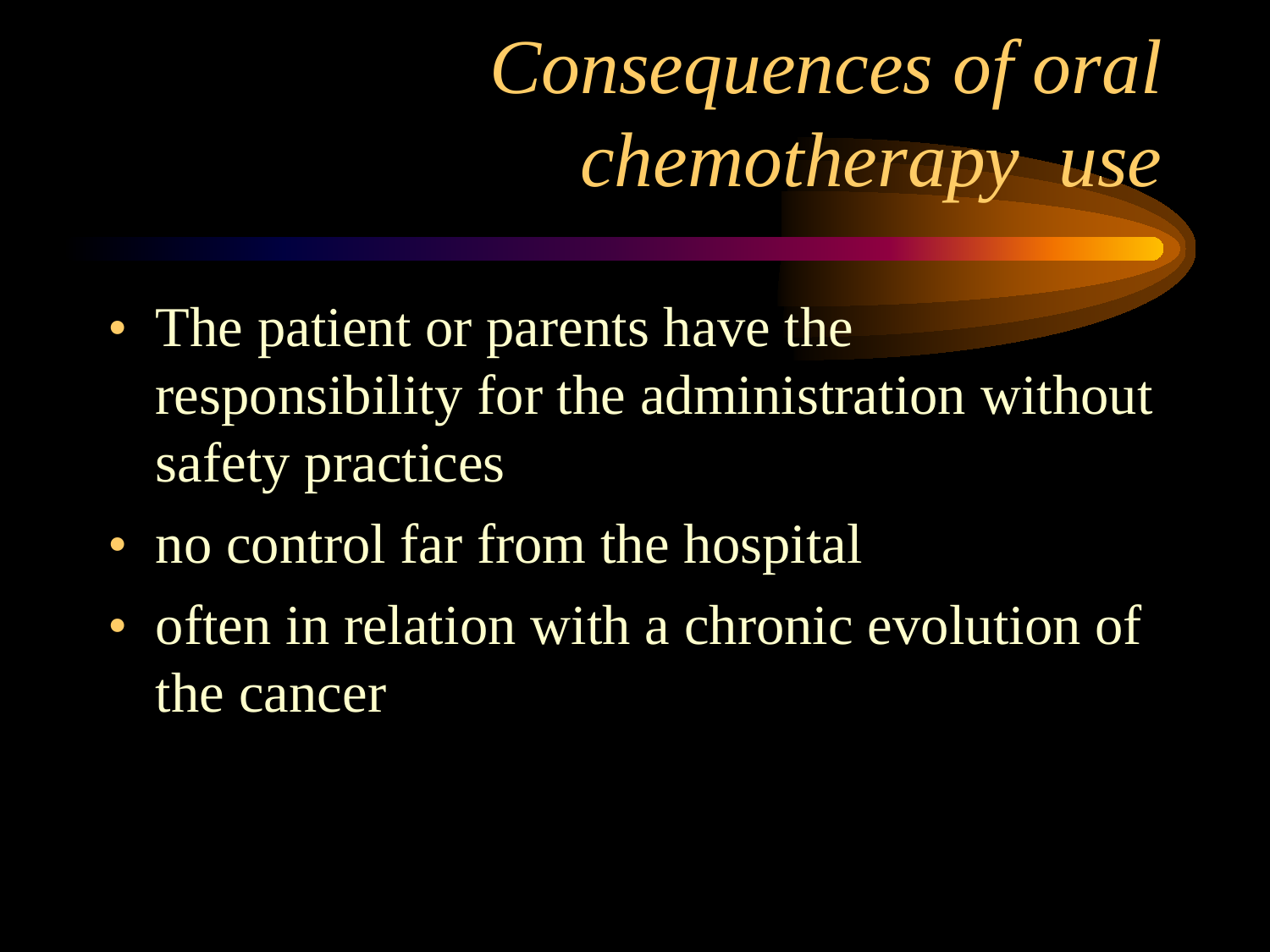### *Our daily experience*

- Everyday, we need a long work of explanation on the mode of action of molecules
- on the effort of laboratories to find oral forms allowing a better quality of life
- fewer hospitalizations
- lesser cost for the society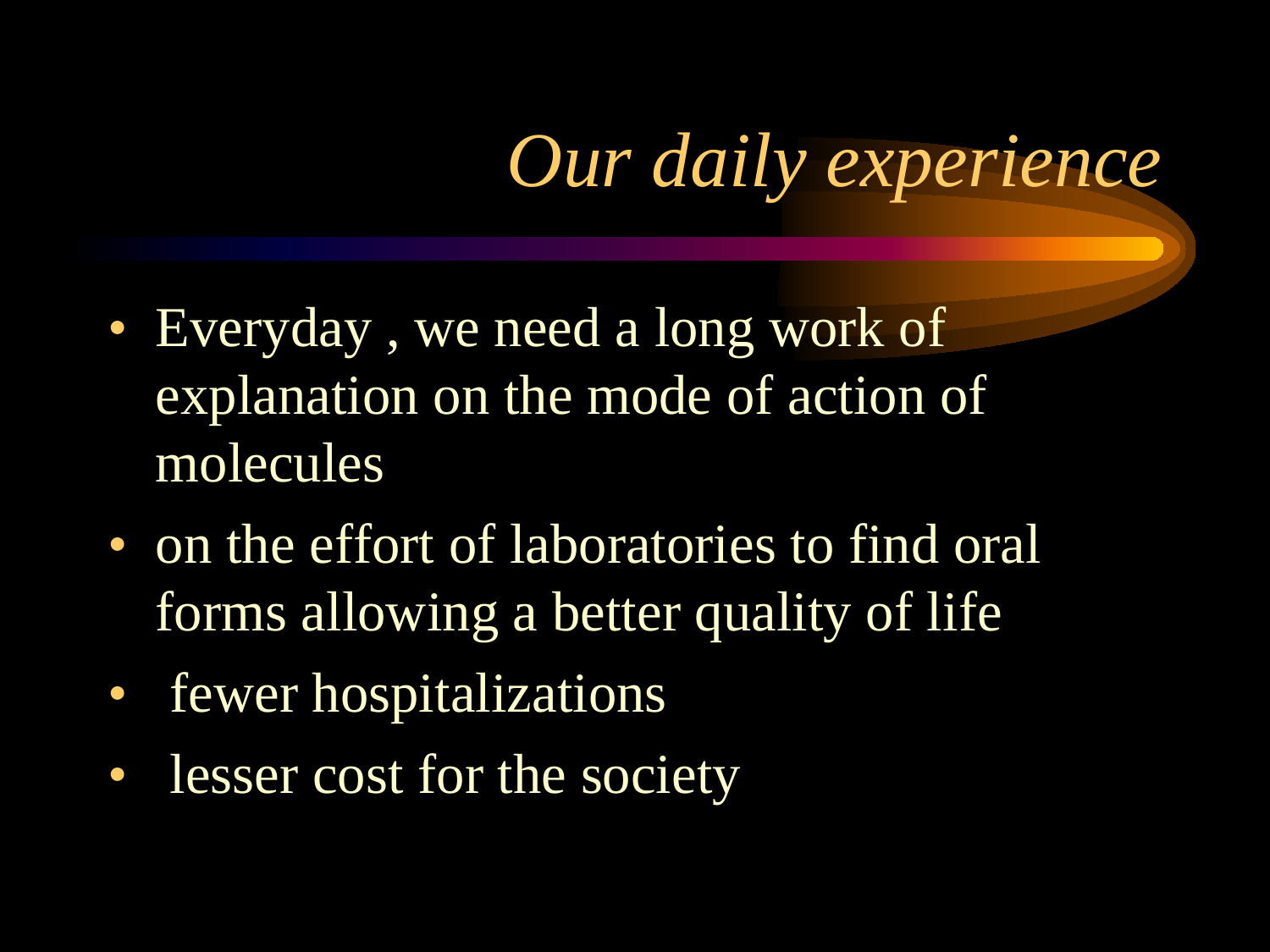### *Our daily experience*

- So the patient agrees to envisage our explanations rational and not as a medical lie.
- Sometimes, they accept it "rationally" but persists the initial feeling which reappears periodically of a "lesser" efficiency »
- even of a **renunciation with regard to their pathology, even to their existence**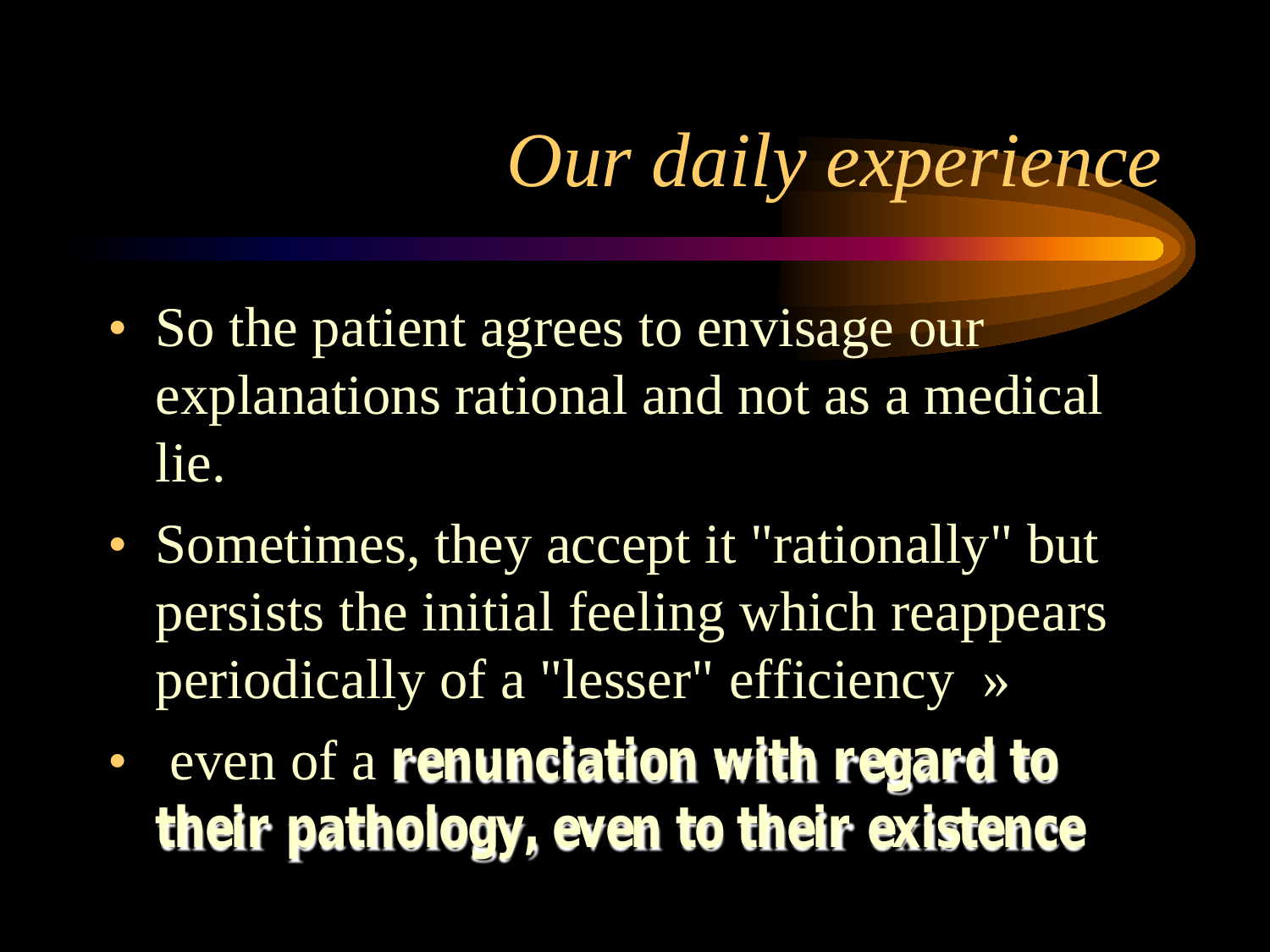#### *Evolution: new drugs are often oral*

- Nowadays, more and more oral anticancer chemotherapies are developed either for cytotoxic or new targeted drugs.
- But this relatively new route of administration in oncology leads to new problems in treatment management and particularly to *non-compliance*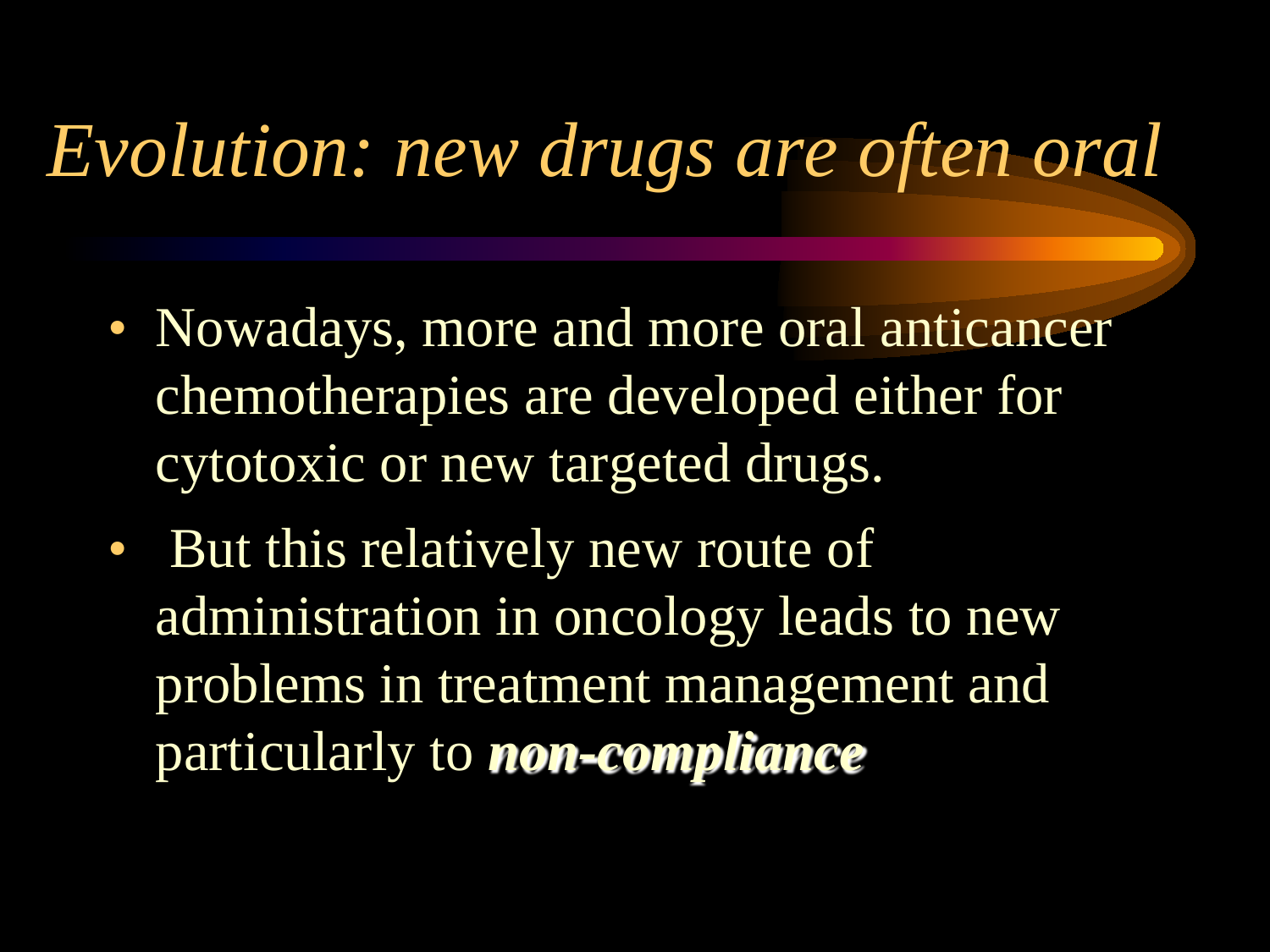*Evolution: new drugs are often oral new problem of non compliance* 

- new problems in treatment management and particularly to non-compliance
- i.e. *the deviance of the actual way patients take their treatment with the prescription*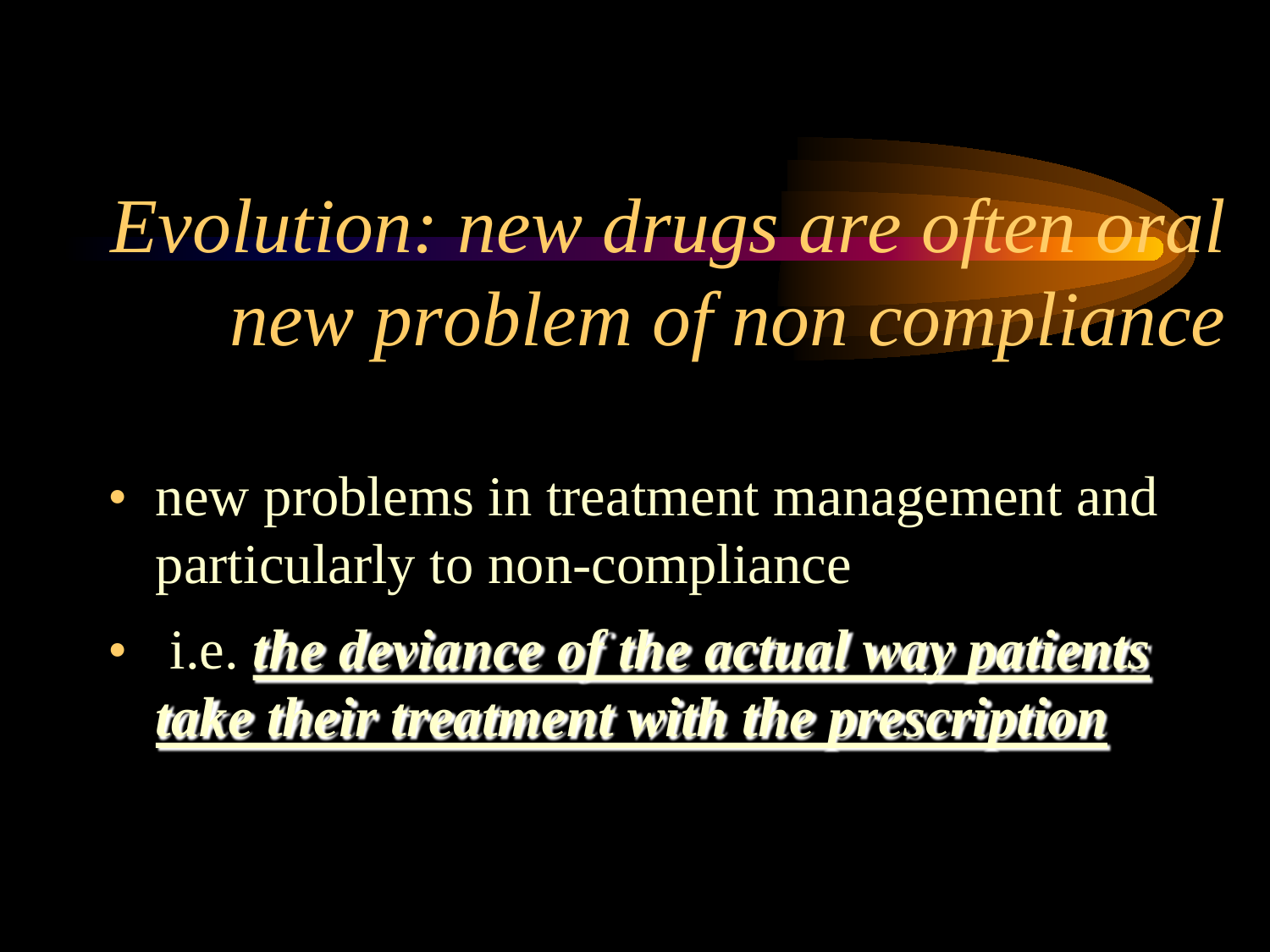BMJ. 2007 February 24; 334(7590): 407. Saul N Weingart Center for Patient Safety, Dana-Farber Cancer Institute, Boston, MA 02115, USA

- Our data indicate that prescribing, monitoring and coordinating pharmacy practices, and tion of nationte for oral obemothereny yers eubetentially. Decrite olim education of patients for oral chemotherapy vary substantially. Despite clinicians' concern about oral chemotherapies, there is no apparent consensus among oncology professionals about safe practices for these drugs. Safeguards used for infusion chemotherapy cannot be abandoned for oral treatment. The oncology community must define safe medication practices appropriate for oral chemotherapy, develop practice guidelines, and accelerate their adoption.
- What is already known on this topic
	- Although oncologists prescribe oral chemotherapy for many indications, little is known about associated safety practices
- What this study adds
	- Few of the safeguards in routine use for infusion chemotherapy have been adopted for oral chemotherapy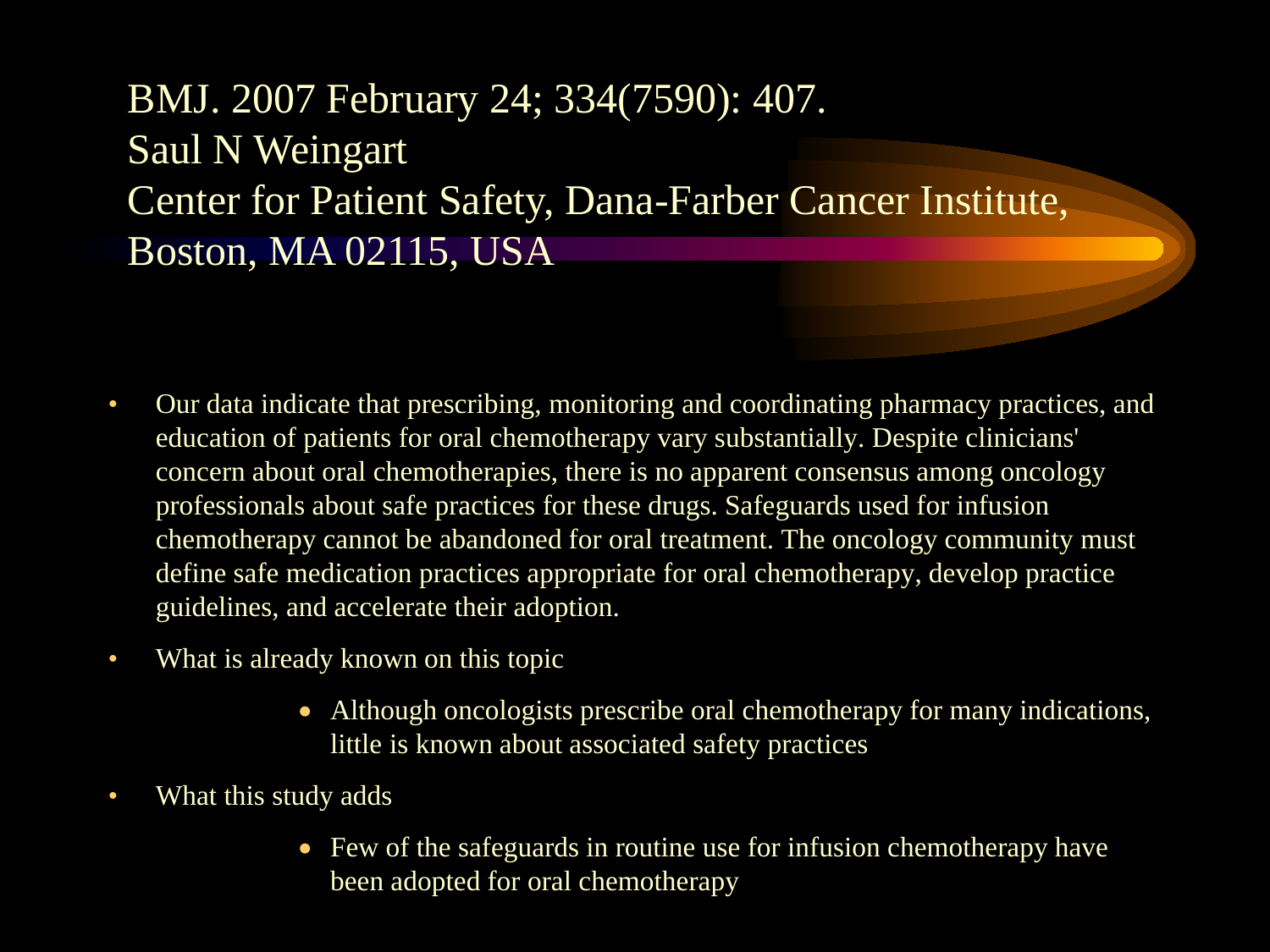*Psychic bad representation :oral medicine were palliative and nothing else*

- As numerous medicines arrive under oral shape ( targeted therapies)
- it becomes indispensable to study this aspect of our prescription
- to examine the mechanisms of this hierarchy classification (partially false)
- We need to overcome gradually this obsolete idea.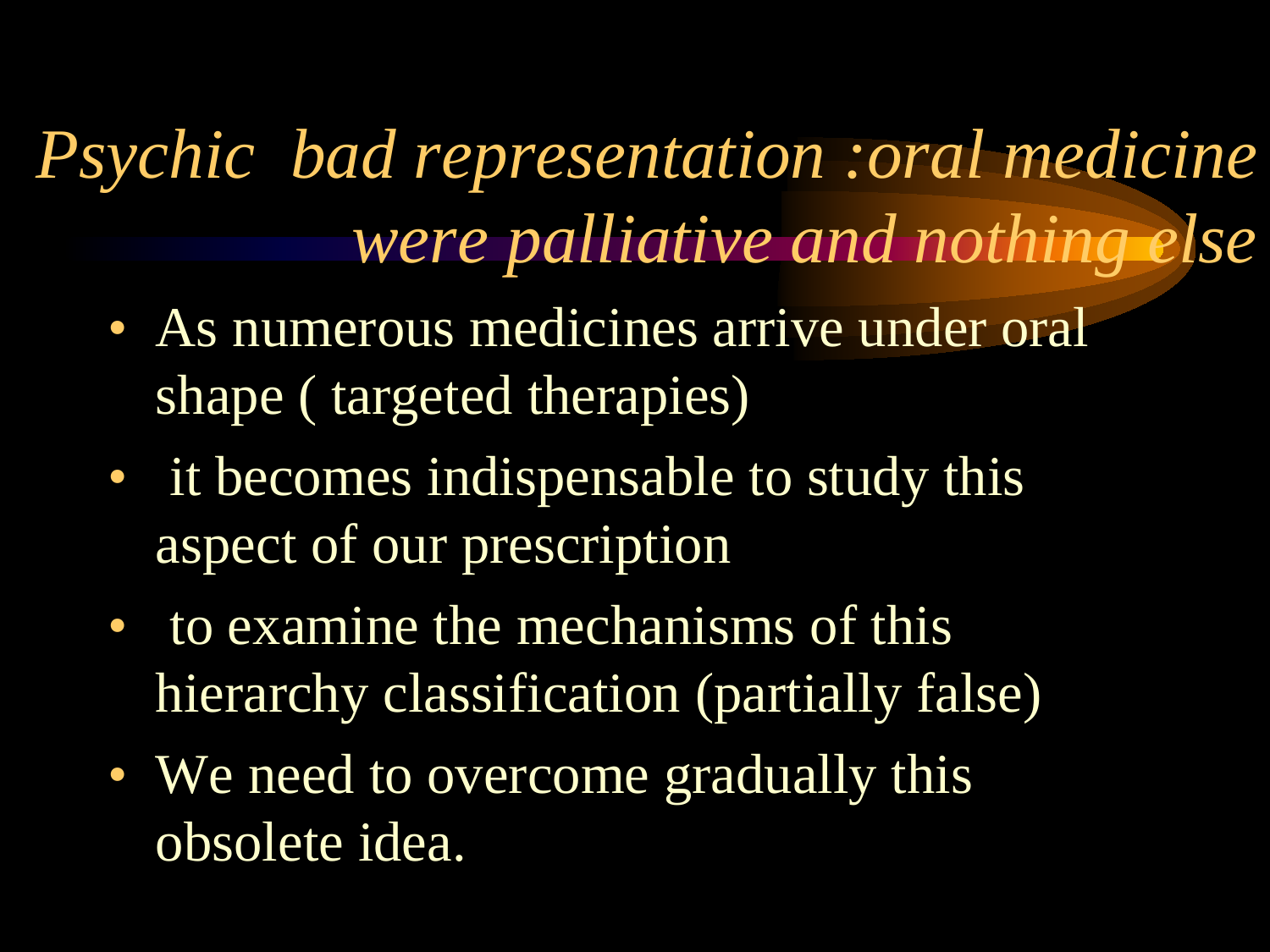

• The use of the routinely safeguards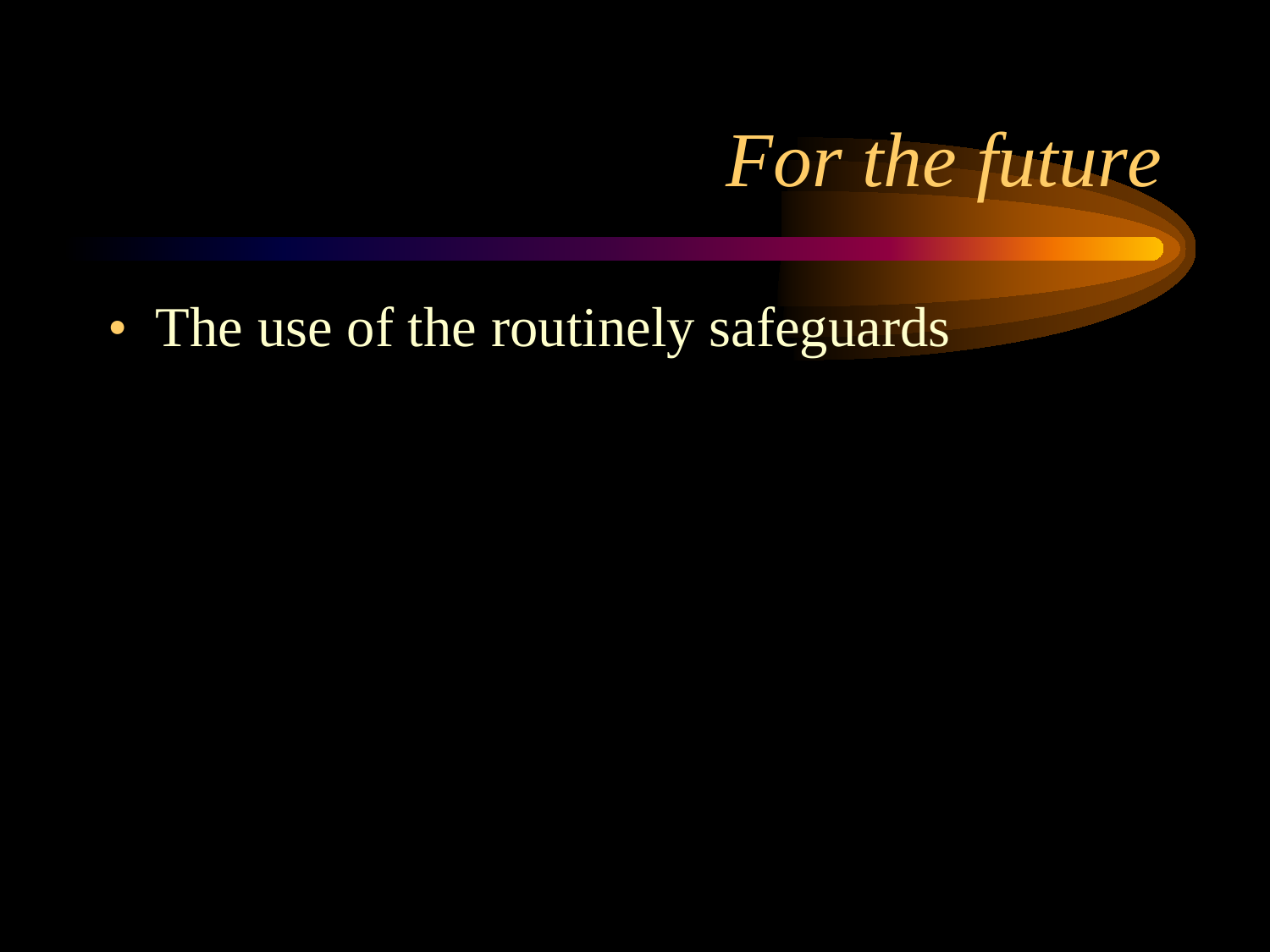#### *Limits of oral chemotherapy*

- Use of the oral route is convenient and allows administration to take place at home or in non-traditional settings.
- But **nausea, difficulty swallowing, patient non adherence**
- **interactions with drugs and food**, other pharmacokinetic factors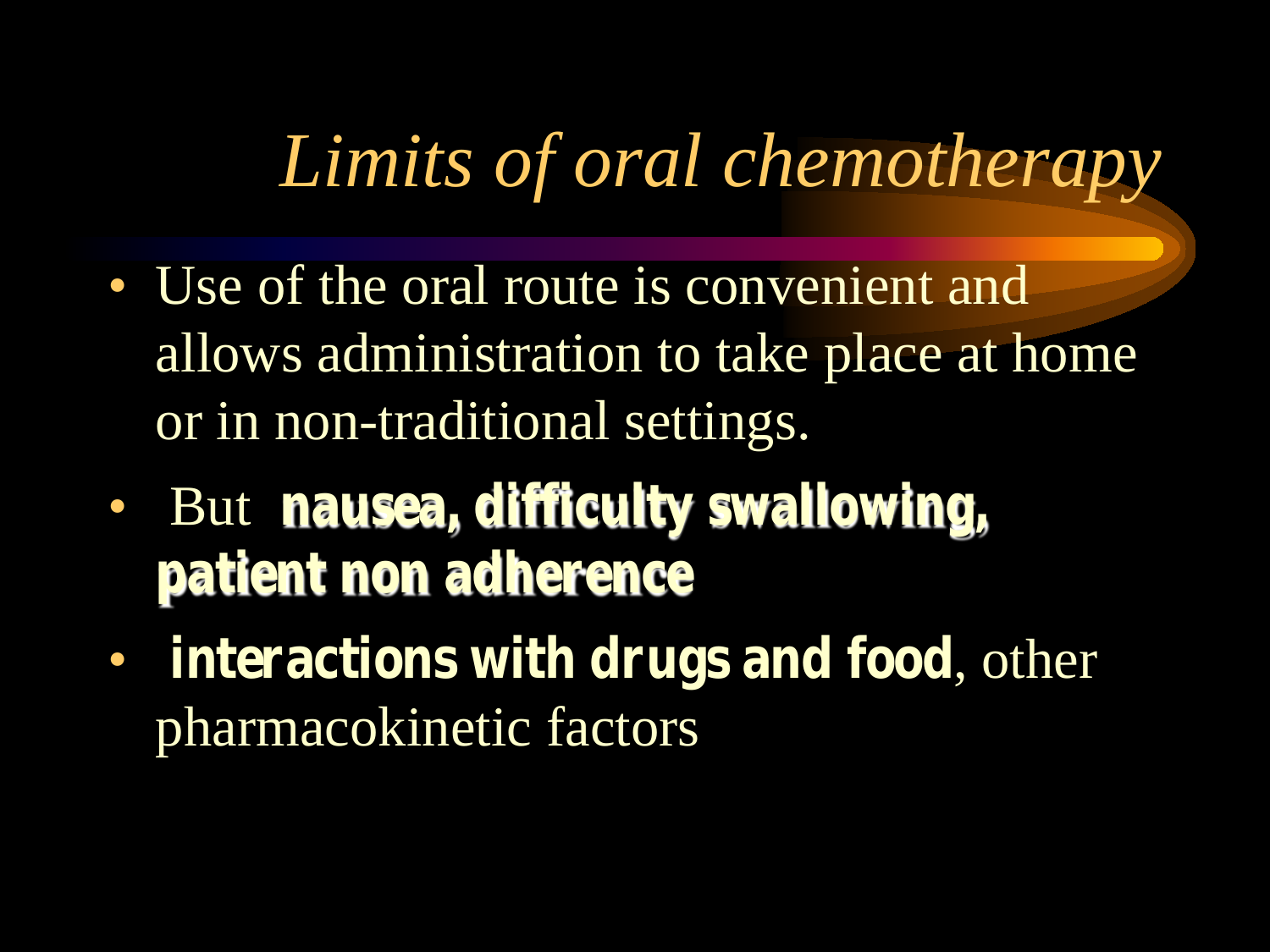## *Social limits of oral chemotherapy*

- For the society
	- –the high cost of treatment can present problems in using these agents by the oral route
	- –when very expansive and not taken regularly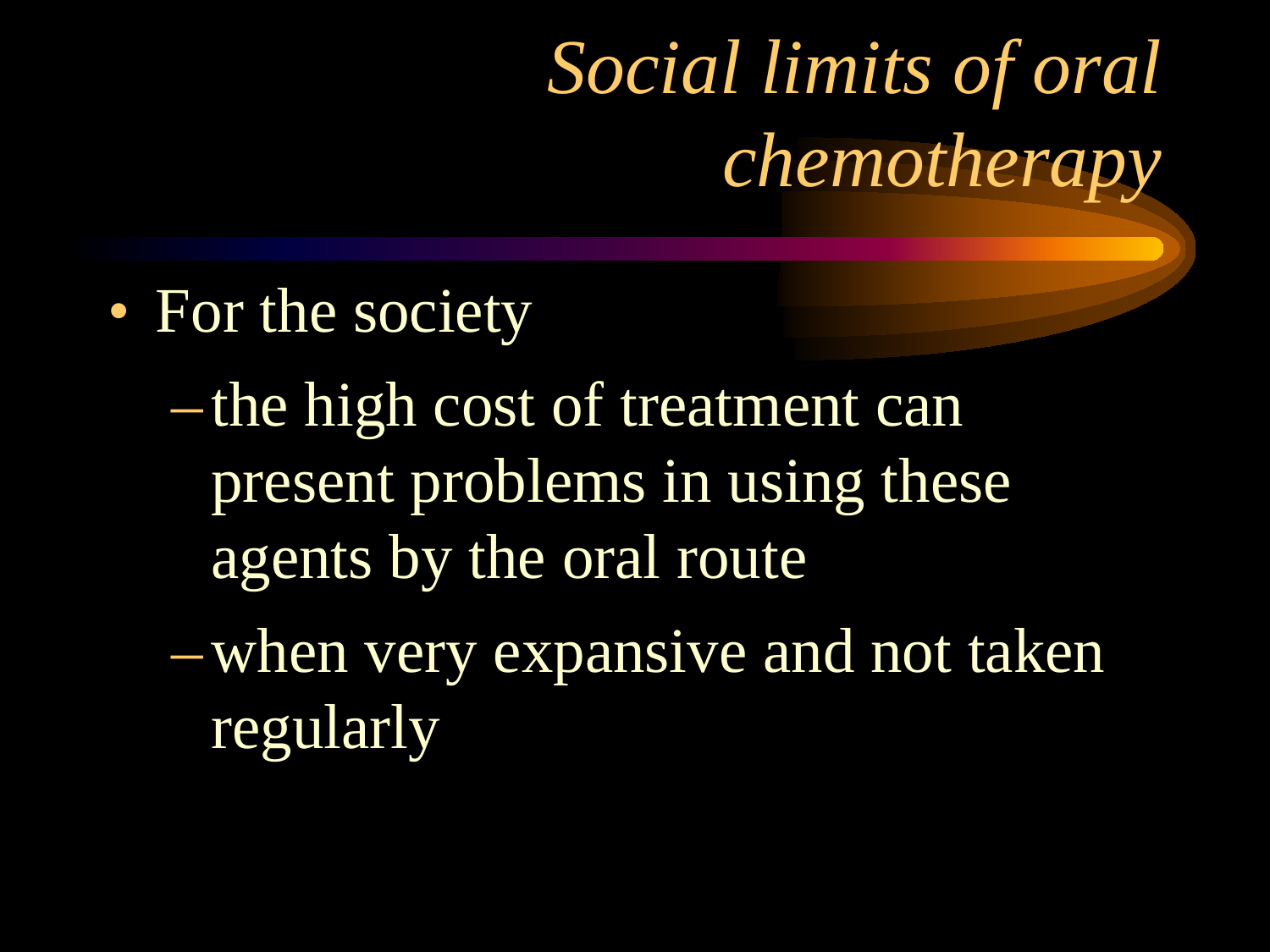# *Paradox of new oral chemotherapy: targeted drugs*

- the new drugs lead to inversion of the phenomena: initially oral chemo was given as palliative and inexpensive
- now as curative and highly expansive
- but the psychic representation doesn't change so quickly (a few years~~ 5)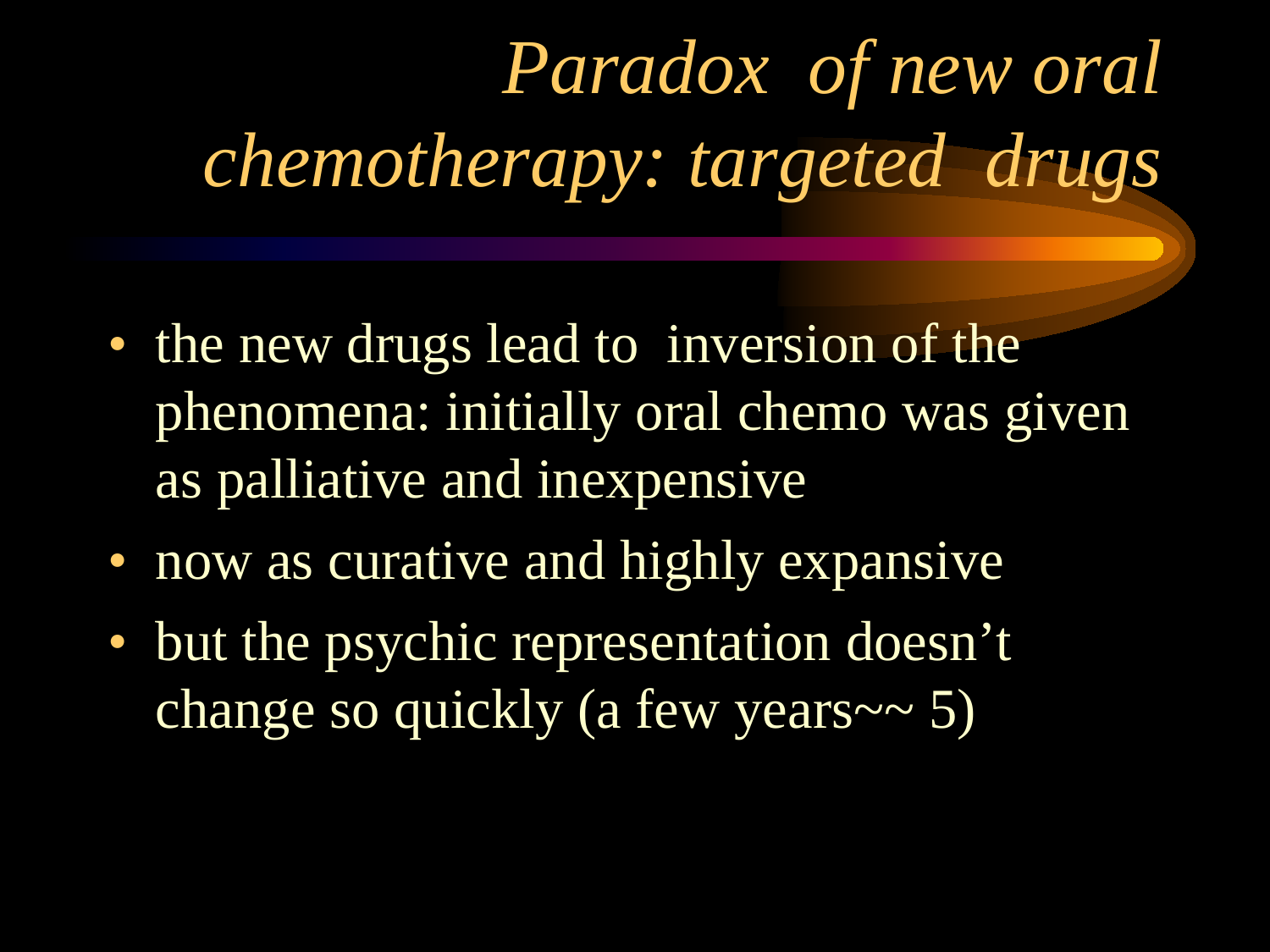## *Risks of oral chemotherapy on curable patients*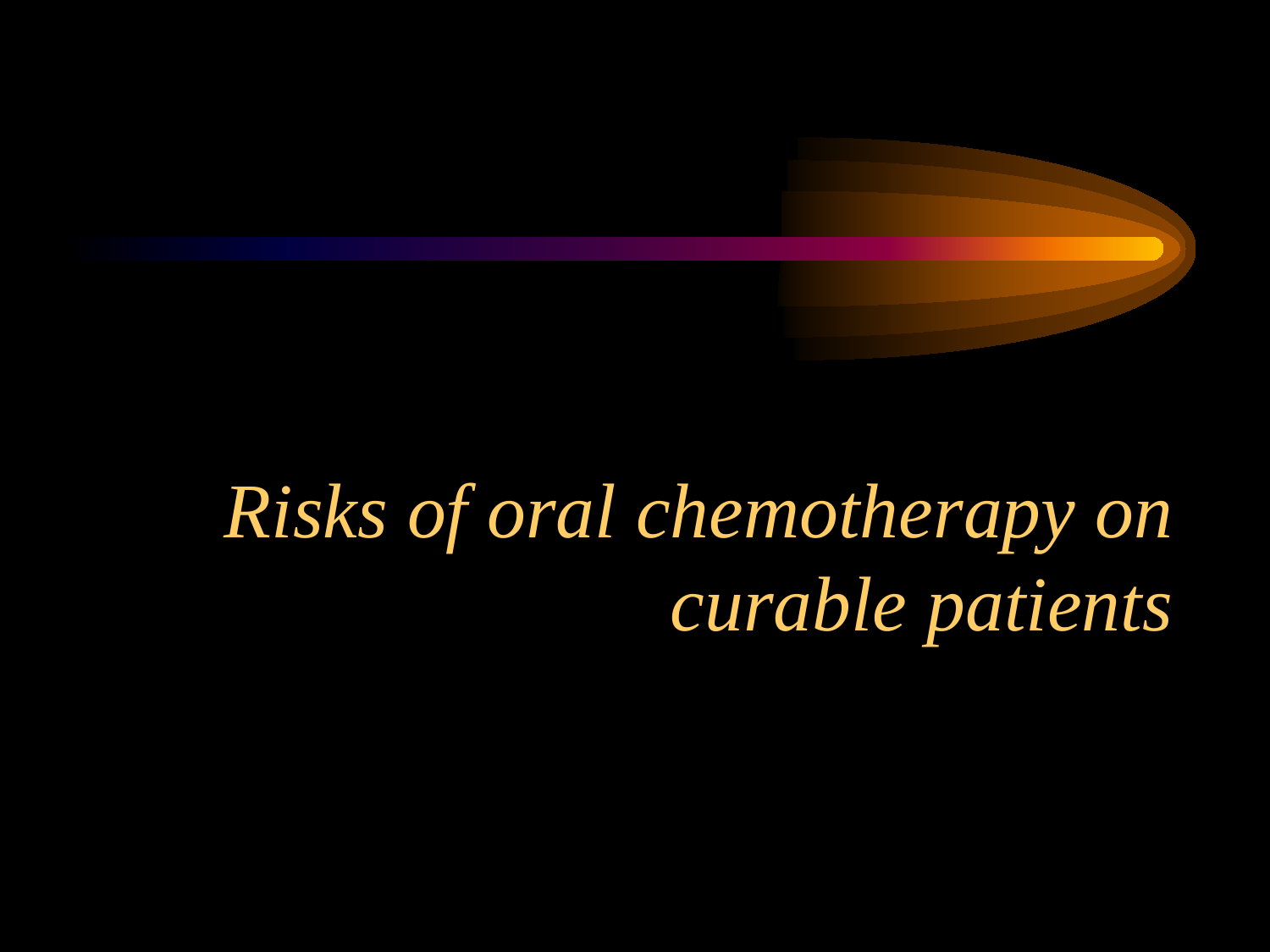# *Use of oral versus systemic chemotherapy*

- These results foresee the necessity of global simulations
	- **combining compliance**
	- **toxicity**
	- **efficacy modelling**
	- **psychic representation for patients and doctors**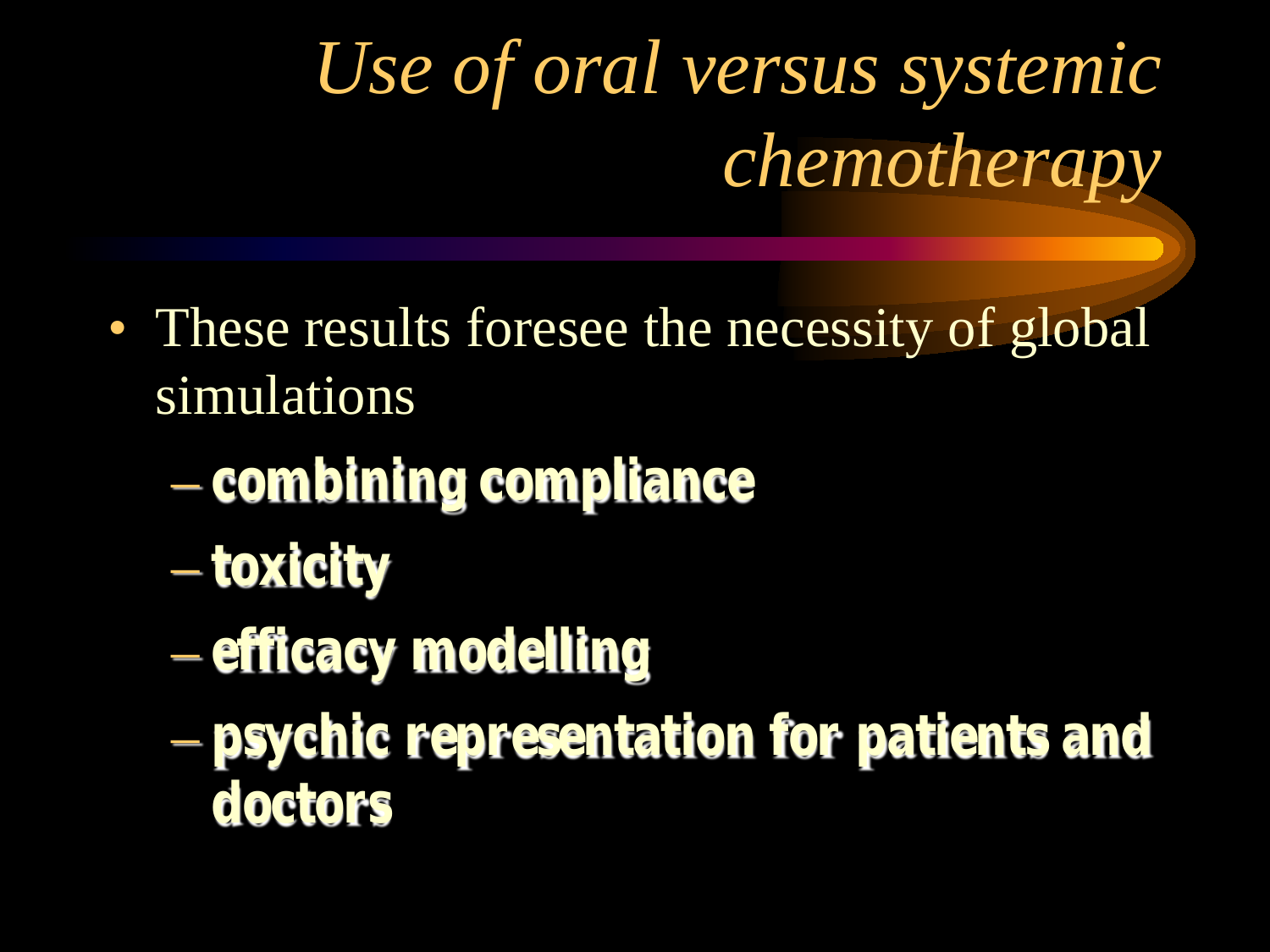## *Oral chemotherapy may pose a risk to patients*

- because of a **narrow therapeutic index** complex dosing regimen
- dispensing by community pharmacists **without prescription order review by an oncology pharmacist or nurse**,
- **self-administration** at home or another non traditional setting

– where patient monitoring is infrequent.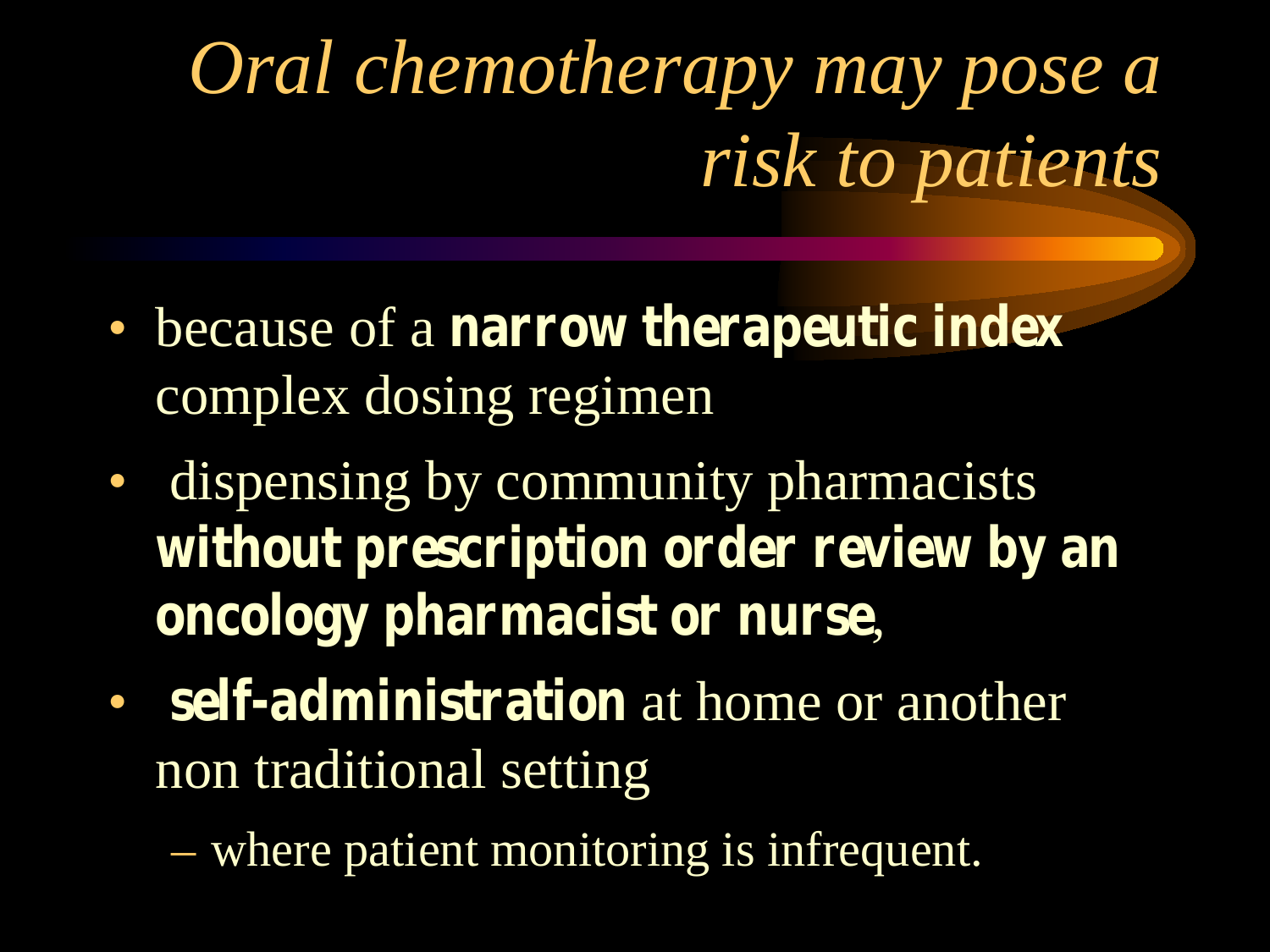## *Oral chemotherapy may pose a risk to patients*

- Errors in prescribing, dispensing, and administration
- **patient or caregiver misunderstandings** are potential problems with the use of oral chemotherapy

#### • need to develop safe practices

• *BMJ* 1996;313:1219-1220 (16 Nov) **Non-compliance with oral chemotherapy in childhood leukaemia** 

An overlooked and costly cause of late relapse